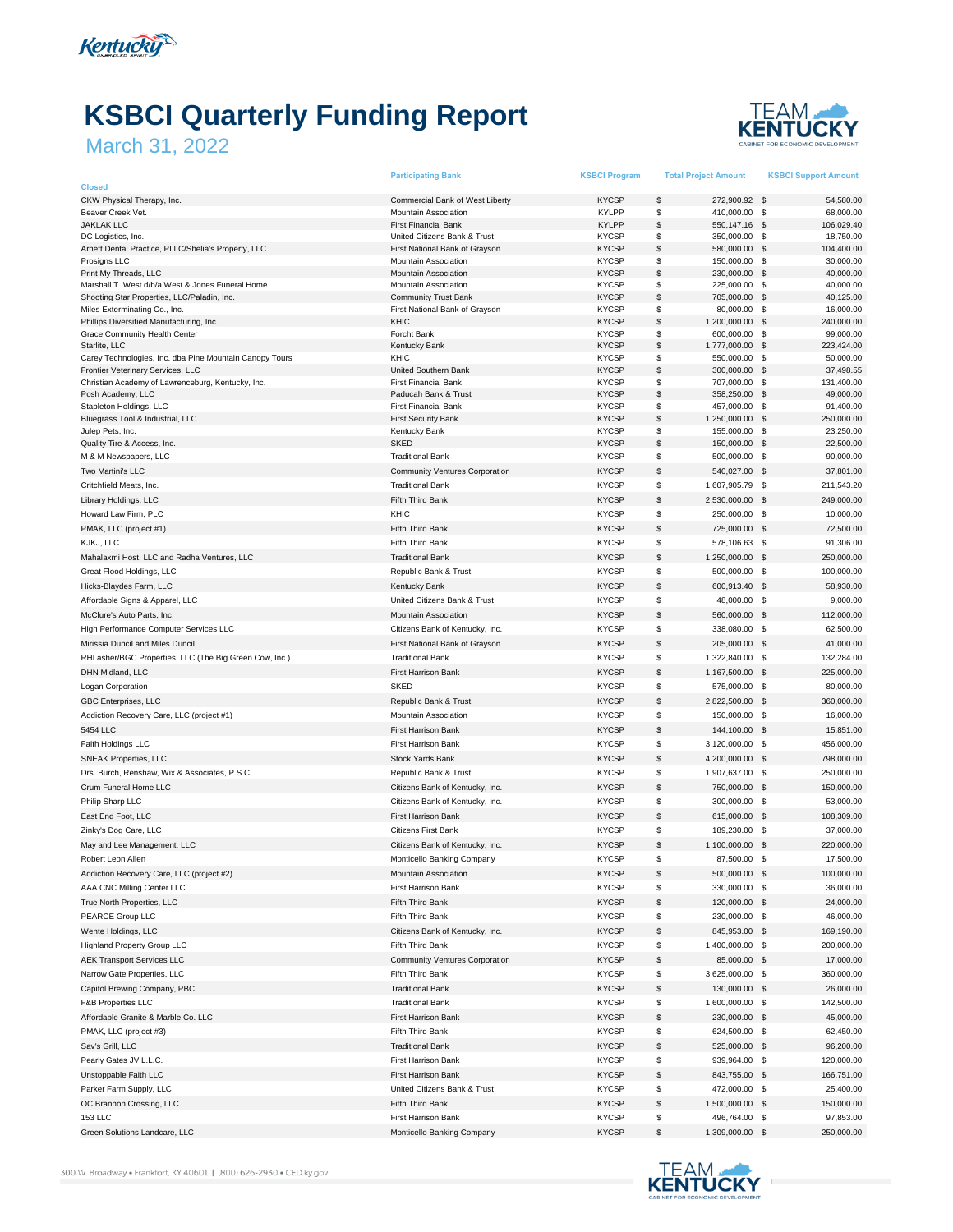

| 340 North Buckman, LLC (Pink Door Wreaths)      | <b>First Harrison Bank</b> | <b>KYCSP</b>                 |     | 726.400.00 \$    | 127,000.00   |
|-------------------------------------------------|----------------------------|------------------------------|-----|------------------|--------------|
| BlueGrass Taproot, LLC                          | <b>First Harrison Bank</b> | <b>KYCSP</b>                 | S   | 786.150.00 \$    | 135,000,00   |
| PJJAM Enterprises, Inc. (real estate loan)      | Stock Yards Bank & Trust   | <b>KYCSP</b>                 |     | 450,000,00 \$    | 90.000.00    |
| PJJAM Enterprises, Inc. (equipment loan)        | Stock Yards Bank & Trust   | <b>KYCSP</b>                 | S   | 1,250,000.00 \$  | 250,000.00   |
| TS Montgomery, LLC                              | <b>Traditional Bank</b>    | <b>KYCSP</b>                 |     | 623.560.00 \$    | 104.968.00   |
| Eliezer Transport, Inc.                         | South Central Bank         | <b>KYCSP</b>                 | S   | 465.506.12 \$    | 93.101.00    |
| Thind & Manak Investment, LLC                   | <b>Traditional Bank</b>    | <b>KYCSP</b>                 | S   | 2.630.908.00 \$  | 396,082.00   |
| DE/TAC Properties Limited Liability Partnership | <b>Commercial Bank</b>     | <b>KYCSP</b>                 | S   | 210,000,00 \$    | 26,350.00    |
| Still Lake Properties I, LLC (real estate)      | South Central Bank         | <b>KYCSP</b>                 | \$. | 712,500.00 \$    | 135,000.00   |
| Still Lake Properties I, LLC (equipment)        | South Central Bank         | <b>KYCSP</b>                 |     | 187,500,00 \$    | 30,000.00    |
|                                                 |                            | <b>TOTAL CLOSED FUNDS \$</b> |     | 63.591.098.02 \$ | 9.571.726.15 |

| <b>Paid Off/Recyclable Funds</b>                                    |                                                             |                              |             |                              |            |                        |
|---------------------------------------------------------------------|-------------------------------------------------------------|------------------------------|-------------|------------------------------|------------|------------------------|
| NucSafe, Inc. / NucSafe Instruments, Inc.                           | <b>SKED</b>                                                 | <b>KYCSP</b>                 | \$          | 2,000,000.00 \$              |            | 100,000.00             |
| M&M Partners (project #2)                                           | <b>Community Trust Bank</b>                                 | <b>KYCSP</b>                 | \$          | 51,442.00                    | - \$       | 10,000.00              |
| Eastern Telephone & Technologies                                    | <b>Mountain Association</b>                                 | <b>KYCSP</b>                 | \$          | 275,000.00 \$                |            | 9,500.00               |
| OB Holdings, LLC (Ocean Breeze)                                     | <b>Community Trust Bank</b>                                 | <b>KYCSP</b>                 | \$          | 386,086.50 \$                |            | 47,250.00              |
| The RF Group, LLC DBA Simply the Best Sports Bar & Grill            | The Commercial Bank of Grayson                              | <b>KYCSP</b>                 | \$          | 151,274.27                   | - \$       | 30,000.00              |
| Indatus                                                             | PNC Bank                                                    | <b>KYCSP</b>                 | \$          | 8,700,000.00 \$              |            | 1,000,000.00           |
|                                                                     | <b>First Financial Bank</b>                                 |                              | \$          |                              |            |                        |
| Sunny Deals, LLC                                                    |                                                             | <b>KYCSP</b>                 |             | 25,000.00 \$                 |            | 5,000.00               |
| Wreck-A-Mend Auto Restoration, LLC                                  | United Southern Bank                                        | <b>KYCSP</b>                 | \$          | 94,500.00 \$                 |            | 14,250.00              |
| Vest Fabrication & Certified Welding, LLC                           | Kentucky Bank                                               | <b>KYCSP</b>                 | \$          | 40,000.00 \$                 |            | 4,000.00               |
| Grace Coffee, Café, Bakery, LLC                                     | <b>Community Ventures Corporation</b>                       | <b>KYCSP</b>                 | \$          | 75,000.00 \$                 |            | 15,000.00              |
| Land of Tomorrow Productions, LLC                                   | South Central Bank                                          | <b>KYCSP</b>                 | \$          | $\overline{\phantom{a}}$     | \$         | 326.05                 |
| Lincoln Manufacturing USA, LLC                                      | <b>Commercial Bank</b>                                      | <b>KYCSP</b>                 | \$          | 7,245,000.00 \$              |            | 449,000.00             |
| Lincoln Manufacturing USA, LLC                                      | <b>Commercial Bank</b>                                      | <b>KYCSP</b>                 | \$          | 2,800,000.00                 | \$         | 280,000.00             |
| H & S Distributing, LLC                                             | Wilson & Muir Bank & Trust Co.                              | <b>KYCSP</b>                 | \$          | 104,000.00 \$                |            | 19,400.00              |
| BCM JR WR LLC/Elevation Management Group, LLC                       | United Southern Bank                                        | <b>KYCSP</b>                 | \$          | 480,000.00                   | - \$       | 96,000.00              |
|                                                                     |                                                             |                              |             |                              |            |                        |
| J and L Lyle, Inc. Project #2                                       | <b>Kentucky Bank</b>                                        | <b>KYCSP</b>                 | \$          | 29,000.00 \$                 |            | 5,220.00               |
| Carnage Outdoor Gear, LLC                                           | Paducah Bank & Trust                                        | <b>KYCSP</b>                 | \$          | 90,522.00 \$                 |            | 18,000.00              |
| K&G Bear Creek Retreat/Montgomery Wildness/KY Antler                | Kentucky Farmers Bank                                       | <b>KYCSP</b>                 | \$          |                              | \$         | 11,582.47              |
| Tim and Bonita Butler                                               | Citizens First Bank                                         | <b>KYCSP</b>                 | \$          | 140,000.00 \$                |            | 26,000.00              |
| ROR, LLC/Stepping Stones For Children, Inc.                         | <b>Kentucky Bank</b>                                        | <b>KYCSP</b>                 |             |                              | S          | 151,969.11             |
| <b>Maynard Studios</b>                                              | <b>Community Trust Bank</b>                                 | <b>KYCSP</b>                 | \$          | 165,750.00                   | \$         | 24,862.50              |
| Benjamin Watts/William & Kathy Watts/Wattsy's House of Iron         | United Citizens Bank & Trust                                | <b>KYCSP</b>                 | \$          | 50,000.00                    | \$         | 10,000.00              |
| J and L Lyle, Inc. Project #1                                       | Kentucky Bank                                               | <b>KYCSP</b>                 | \$          | 35,000.00                    | - \$       | 6,300.00               |
| Fit Bodies, Inc.                                                    | Fifth Third Bank                                            | <b>KYCSP</b>                 | \$          | 211,000.00 \$                |            | 26,954.00              |
| Big Red Burritos, LLC                                               | Fifth Third Bank                                            | <b>KYCSP</b>                 | \$          | 25,000.00                    | - \$       | 5,000.00               |
|                                                                     |                                                             |                              | \$          |                              |            |                        |
| Walnut Specialists Incorporated                                     | KHIC                                                        | <b>KYCSP</b>                 |             | 150,000.00 \$                |            | 30,000.00              |
| JSB Industrial Solutions, Inc.                                      | Mountain Association                                        | <b>KYCSP</b>                 | \$          | 550,000.00 \$                |            | 50,000.00              |
| Lee's Ford Wine & Spirit Shoppe, LLC                                | <b>Community Trust Bank</b>                                 | <b>KYCSP</b>                 | \$          | 350,000.00 \$                |            | 70,000.00              |
| Palate Restaurant Group, LLC                                        | <b>Traditional Bank</b>                                     | <b>KYCSP</b>                 | \$          | 1,175,000.00 \$              |            | 120,000.00             |
| Grace Community Health Center                                       | Forcht Bank                                                 | <b>KYCSP</b>                 | \$          |                              | \$         | 21,000.00              |
| Geoffrey & Angel Knight/Knights Transportation Services             | South Central Bank                                          | <b>KYCSP</b>                 | \$          | 225,000.00                   | \$         | 45,000.00              |
| H.B. Molding                                                        | Huntington Bank                                             | <b>KYCAP</b>                 | \$          | 40,000.00 \$                 |            | 1,200.00               |
| Skidaddles, Inc.                                                    | <b>Huntington National</b>                                  | <b>KYCAP</b>                 | \$          | 65,306.12 \$                 |            | 1,902.12               |
| LES Workout, LLC                                                    | Citizens First Bank                                         | <b>KYCSP</b>                 | \$          | 1,098,920.00 \$              |            | 49,672.00              |
| JC Brewer Construction, Inc.                                        | <b>Citizens First Bank</b>                                  | <b>KYCSP</b>                 | \$          | 251,200.00                   | - \$       | 50,000.00              |
| Clark County Veterinary Clinic, INC, Jeff and Kim Castle            | <b>Kentucky Bank</b>                                        | <b>KYCSP</b>                 | \$          | 680,823.58 \$                |            | 24,800.00              |
| Austin Enterprises Incorporated                                     | Kentucky Bank                                               | <b>KYCSP</b>                 | \$          | 242,000.00 \$                |            | 48,400.00              |
|                                                                     |                                                             | <b>KYCSP</b>                 | \$          |                              |            |                        |
| <b>HC Matthews</b>                                                  | Citizens First Bank                                         |                              |             | 444,900.00 \$                |            | 69,101.00              |
| 212 Wayne Drive LLC, dba LaFontaine Preparatory School, LLC         | Mountain Association                                        | <b>KYCSP</b>                 | \$          | 355,000.00 \$                |            | 69,000.00              |
| All Type Supply, LLC                                                | <b>Citizens Deposit Bank</b>                                | <b>KYCSP</b>                 | \$          | 181,868.00 \$                |            | 36,000.00              |
| CGS Machine & Tool, Inc.                                            | Franklin Bank & Trust Company                               | <b>KYCSP</b>                 | \$          | 1,440,000.00 \$              |            | 248,000.00             |
| Stardust Holdings, LLC & Stardust Ventures, LLC                     | <b>KHIC</b>                                                 | <b>KYCSP</b>                 | \$          | 1,800,000.00 \$              |            | 250,000.00             |
| Godi Corporation                                                    | Fifth Third Bank                                            | <b>KYCSP</b>                 | \$          | 908,000.00                   | - \$       | 60,000.00              |
| Cosmic Cheer and Tumble LLC                                         | First National Bank of Grayson                              | <b>KYCSP</b>                 | \$          | 239,000.00 \$                |            | 29,850.00              |
| Superior Expediters LLC (project #1)                                | <b>SKED</b>                                                 | <b>KYCSP</b>                 | \$          | 75,000.00                    | - \$       | 13,800.00              |
| AU Associates, Inc.                                                 | <b>Community Ventures Corporation</b>                       | <b>KYCSP</b>                 | \$          | 471,919.11 \$                |            | 45,855.00              |
| Starlite, LLC                                                       | <b>Kentucky Bank</b>                                        | <b>KYCSP</b>                 | \$          |                              | \$         | 26,576.00              |
| Eastman Law Office, PSC                                             | <b>First Financial Bank</b>                                 | <b>KYCSP</b>                 | \$          | 91,000.00                    | $\sqrt{3}$ | 18,200.00              |
|                                                                     |                                                             | <b>KYCSP</b>                 |             |                              |            |                        |
| Mountain Music Exchange, LLC                                        | Mountain Association                                        |                              | \$          | 50,000.00                    | - \$       | 10,000.00              |
| J & H Mcglone LLC dba Kees Farm Services & Supply, LLC - project #1 | First National Bank of Grayson                              | <b>KYCSP</b>                 | \$          | 366,000.00                   | - \$       | 26,700.00              |
| J & H Mcglone LLC dba Kees Farm Services & Supply, LLC - project #2 | First National Bank of Grayson                              | <b>KYCSP</b>                 | \$          | 50,000.00 \$                 |            | 10,000.00              |
| Empress Properties, LLC                                             | Republic Bank & Trust                                       | <b>KYCSP</b>                 | \$          | 1,200,000.00 \$              |            | 150,000.00             |
| D & M Contracting, Inc.                                             | Mountain Association                                        | <b>KYCSP</b>                 | \$          | 100,000.00                   | \$         | 16,000.00              |
| Tilted Tulip, LLC                                                   | <b>Mountain Association</b>                                 | <b>KYCSP</b>                 | \$          | 305,000.00 \$                |            | 49,000.00              |
| Purley Enterprises, Inc. (project #1)                               | <b>Kentucky Bank</b>                                        | <b>KYCSP</b>                 | \$          | 147,500.00                   | - \$       | 29,500.00              |
| Purley Enterprises, Inc. (project #2)                               | Kentucky Bank                                               | <b>KYCSP</b>                 | $\mathbb S$ | 317,355.00 \$                |            | 57,471.00              |
| Miller Insulation, LLC/Andrew & Eli Miller                          | South Central Bank of Hardin County, Inc.                   | KYLPP                        | \$          | 85,000.00                    | ্ঠ         | 17,000.00              |
| My Visual Package, LLC                                              | South Central Bank                                          | <b>KYCSP</b>                 | \$          | 30,000.00 \$                 |            | 3,000.00               |
| Paducah Pizza Bakers, LLC                                           | Paducah Bank & Trust                                        | <b>KYCSP</b>                 | \$          | 1,660,000.00 \$              |            | 132,800.00             |
| Country Boy Brewing, LLC & CBB Properties, LLC (construction loan)  |                                                             |                              |             |                              |            |                        |
|                                                                     | <b>Traditional Bank</b>                                     | <b>KYCSP</b>                 | \$          | 2,950,000.00 \$              |            | 250,000.00             |
| G&M Investments, LLC                                                | Paducah Bank & Trust                                        | <b>KYCSP</b>                 | \$          | 350,000.00 \$                |            | 35,000.00              |
| Best Tyler, LLC                                                     | Wilson & Muir Bank & Trust Co.                              | <b>KYCSP</b>                 | \$          | 279,000.00 \$                |            | 48,000.00              |
| Mike Combs, Inc. dba Concrete Craft of Lexington                    | Community Ventures Corporation                              | <b>KYCSP</b>                 | \$          | 20,000.00 \$                 |            | 4,000.00               |
| Auto Wash USA, LLC                                                  | <b>Whitaker Bank</b>                                        | <b>KYCSP</b>                 | \$          | 1,331,688.00 \$              |            | 60,000.00              |
| <b>Hospitality Resources, LLC</b>                                   | United Cumberland Bank                                      | <b>KYCSP</b>                 | \$          | 5,705,000.00 \$              |            | 342,300.00             |
| Women First, PLLC                                                   | First National Bank of Grayson                              | <b>KYCSP</b>                 | \$          | 335,000.00 \$                |            | 67,000.00              |
| Durbin Super Bowl, LLC                                              | Fifth Third Bank                                            | <b>KYCSP</b>                 | \$          | 2,125,000.00 \$              |            | 285,000.00             |
| Invictus 2468, LLC                                                  | Fifth Third Bank                                            | <b>KYCSP</b>                 | \$          | 875,000.00 \$                |            | 175,000.00             |
| breathe, LLC                                                        | Community Ventures Corporation                              | <b>KYCSP</b>                 | \$          | 57,000.00 \$                 |            | 10,000.00              |
| M&M Partners (project #1)                                           |                                                             |                              |             |                              |            |                        |
|                                                                     |                                                             |                              |             |                              |            |                        |
| Trackside Butcher Shoppe, LLC - Request #1                          | <b>Community Trust Bank</b><br>United Citizens Bank & Trust | <b>KYCSP</b><br><b>KYCSP</b> | \$<br>\$    | 95,612.00 \$<br>50,000.00 \$ |            | 18,800.00<br>10,000.00 |

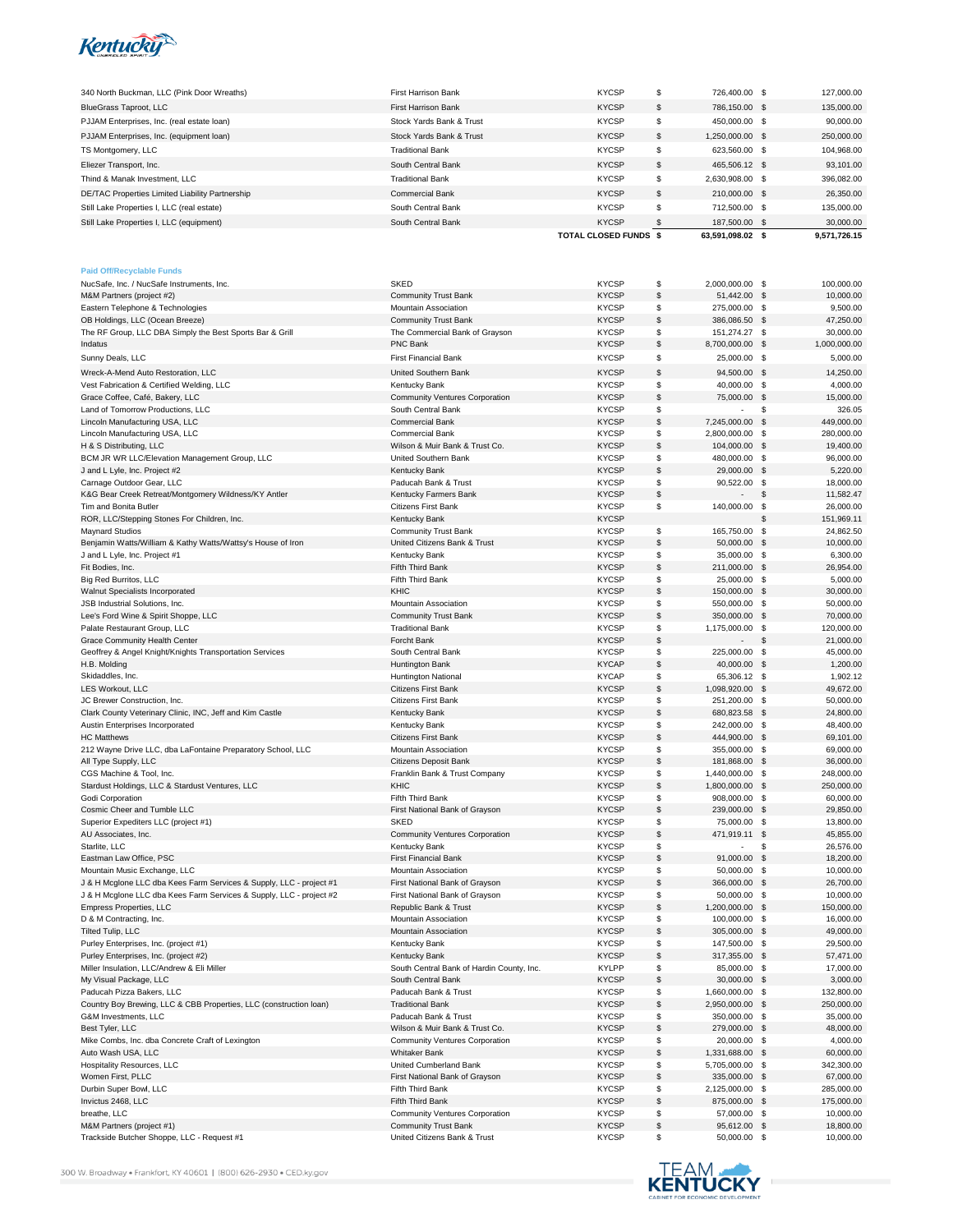

| <b>KYCSP</b><br>\$<br>91,000.00<br>Land Shark Shredding, LLC (Project #1)<br>Franklin Bank & Trust Company<br>455,000.00<br>\$<br>\$<br>$\mathbf{\hat{s}}$<br>Land Shark Shredding, LLC (Project #2)<br><b>KYCSP</b><br>120,000.00<br>24,000.00<br>Franklin Bank & Trust Company<br>\$<br>40,000.00<br>S & K Farms LLC/S & K Powder Coating, LLC<br><b>KYCSP</b><br>\$<br>Franklin Bank & Trust Company<br>203,133.00<br>\$<br><b>KYCSP</b><br>- \$<br>57,200.00<br>Bader's Food Mart, Inc.<br><b>First Financial Bank</b><br>286,000.00<br>Latonia Star, LLC (project #1)<br><b>First Financial Bank</b><br><b>KYCSP</b><br>\$<br>548,000.00<br>-\$<br>45,000.00<br>\$<br>Latonia Star, LLC (project #2)<br><b>First Financial Bank</b><br><b>KYCSP</b><br>40,000.00<br>\$<br>8,000.00<br>\$<br>98,030.89<br>ROR, LLC/Stepping Stones For Children, Inc.<br><b>KYCSP</b><br>1,300,000.00<br>\$<br>Kentucky Bank<br>\$<br>Dalton Development Company Limited Liability Company (project #1)<br>Fifth Third Bank<br><b>KYCSP</b><br>243,000.00<br>\$<br>27,000.00<br>\$<br><b>KYCSP</b><br>-\$<br>80,000.00<br>Hildreth Brothers, LLC<br>Franklin Bank & Trust Company<br>400,000.00<br>\$<br>Michael A. Green and Vipavee T. Green (Crank and Boom)<br><b>Community Ventures Corporation</b><br><b>KYCSP</b><br>410,500.00<br>\$<br>33,656.00<br>\$<br><b>First Harrison Bank</b><br><b>KYCSP</b><br>1,450,000.00<br>- \$<br>290,000.00<br>RuffleGirl Inc.<br>\$<br>CFO Advantage, LLC - Travel Guide - Kentucky<br><b>KYCSP</b><br>\$<br>19,817.35<br><b>First Financial Bank</b><br>99,086.76<br><b>KYCSP</b><br>\$<br>3,641,565.00<br>\$<br>461,140.00<br>Marikka's Restaurant, Inc.<br><b>Traditional Bank</b><br>\$<br><b>KYCSP</b><br>\$<br>100,000.00<br>Steamer's Seafood Bowling Green LLC<br>Franklin Bank & Trust Company<br>700,000.00<br>Trackside Butcher Shoppe, LLC - Request #2<br>United Citizens Bank & Trust<br><b>KYCSP</b><br>\$<br>376,000.00<br>-\$<br>75,200.00<br>\$<br>Optimum Fitness, LLC<br>United Citizens Bank & Trust<br><b>KYCSP</b><br>50,000.00<br>- \$<br>10,000.00<br>\$<br><b>KYLPP</b><br>5,675,000.00 \$<br>80,000.00<br>Ruby Concrete, Inc.<br>Farmers Bank of Marion<br>\$<br>Discernity, LLC<br><b>First Financial Bank</b><br><b>KYCSP</b><br>100,000.00<br>$\mathbf s$<br>20,000.00<br>\$<br>Gaunce's Café and Deli LLC<br><b>KYCSP</b><br>200,000.00<br>\$<br>28,000.00<br>Kentucky Bank<br>\$<br><b>KYCSP</b><br>52,000.00<br>260,000.00<br>\$<br>Parkview Pharmacy, Inc.<br>Citizens Bank of Kentucky, Inc.<br>\$<br>Bradley Ebelhar and Angela Ebelhar dba The Crowne<br><b>Community Ventures Corporation</b><br><b>KYCSP</b><br>435,000.00<br>-\$<br>27,000.00<br>\$<br><b>First Harrison Bank</b><br><b>KYCSP</b><br>610,000.00<br>- \$<br>120,000.00<br><b>TVC Holdings LLC</b><br><b>KYCSP</b><br>\$<br>184,500.00<br>1,230,000.00 \$<br>Canewood Homeowners Association, Inc. & Canewood HOA GC, LLC<br>Kentucky Bank<br>\$<br>Atlas Development Group, LLC<br><b>First Citizens Bank</b><br><b>KYCSP</b><br>2,590,000.00<br>\$<br>440,000.00<br>\$<br>Nicholas D. Ring & Maren B. Ring / Rotolamento Forno LLC<br><b>KYCSP</b><br>95,000.00<br>- \$<br>10,500.00<br>Kentucky Bank<br>Casey's Foods, Inc. dba Happy IGA<br>\$<br>Mountain Association<br><b>KYCSP</b><br>176,610.00<br>\$<br>34,800.00<br>\$<br>HRS Brooks, Inc.<br><b>First Citizens Bank</b><br><b>KYCSP</b><br>4,364,000.00<br>- \$<br>450,000.00<br><b>KYCSP</b><br>\$<br>60,000.00<br>Malibu Jack's 2, LLC<br>1,604,500.00<br>$\mathbf s$<br><b>Community Ventures Corporation</b><br><b>KYCSP</b><br>\$<br>15,750.00<br>Taylor Tot Child Center, Inc.<br>177,110.00<br>- \$<br><b>Community Ventures Corporation</b><br>\$<br><b>KYCSP</b><br><b>S</b><br>75,041.60<br>Dalton Development Company Limited Liability Company (project #2)<br>Fifth Third Bank<br>375,208.00<br>\$<br><b>KYCSP</b><br>338,500.00<br><b>S</b><br>67,700.00<br>Dalton Development Company Limited Liability Company (project #3)<br>Fifth Third Bank<br>\$<br>Parker Lilly Holdings, LLC<br>Fifth Third Bank<br><b>KYCSP</b><br>690,000.00<br><b>S</b><br>69,000.00<br>\$<br>Fifth Third Bank<br><b>KYCSP</b><br>470,000.00<br>- \$<br>70,500.00<br>Wellness Care, LLC<br>\$<br>Kentucky River Community Care, Inc. (project #1)<br>Citizens Bank of Kentucky, Inc.<br><b>KYCSP</b><br>525,000.00<br>\$<br>105,000.00<br>\$<br>$\mathbb{S}$<br>15,732.00<br><b>KYCSP</b><br>78,662.00<br>The Law Offices of John Thompson, PLLC<br>Citizens Bank of Kentucky, Inc.<br>\$<br><b>KYCSP</b><br>673,000.00<br>$\mathbb{S}$<br>134,600.00<br>Kentucky River Community Care, Inc. (project #3)<br>Citizens Bank of Kentucky, Inc.<br>\$<br><b>KYCSP</b><br>149,000.00<br>-\$<br>29,800.00<br>Eddie Eugene Shelton and Charlotte Shelton<br>Citizens Bank of Kentucky, Inc.<br>\$<br>Sterling Physical Therapy & Associates, P.S.C.<br>The Citizens Bank<br><b>KYCSP</b><br>467,000.00<br>- \$<br>75,000.00<br>\$<br>Citizens Bank of Kentucky, Inc.<br><b>KYCSP</b><br>768,000.00<br>\$<br>88,200.00<br>Alley Land Company<br>\$<br><b>KYCSP</b><br>B & B Contracting, LLC<br>Mountain Association<br>100,000.00<br>\$<br>20,000.00<br>\$<br>Double D's Ice Cream Distribution, Inc.<br>Cumberland Valley National Bank<br><b>KYCSP</b><br>505,354.00 \$<br>85,424.00<br>\$<br><b>KYCSP</b><br>\$<br>14,000.00<br>Burgess Steel Services, Inc.<br>Citizens Deposit Bank<br>75,173.47<br>\$<br><b>KYCSP</b><br>26,250.00<br>FireFresh Bar-B-Q, Blakenbaker, LLC<br><b>First Financial Bank</b><br>175,000.00<br>- \$<br>\$<br>Country Boy Brewing, LLC & CBB Properties, LLC (equipment loan)<br><b>Traditional Bank</b><br><b>KYCSP</b><br>2,997,438.00<br>\$<br>346,716.00<br>\$<br>Miracle Lawn and Landscaping, Inc.<br>KHIC<br><b>KYCSP</b><br>150,000.00 \$<br>25,600.00<br>\$<br>Hillview Property Management, LLC<br>German American Bank<br><b>KYCSP</b><br>488,000.00<br>- \$<br>96,000.00<br><b>KYCSP</b><br>\$<br>34,100.00<br>170,500.00 \$<br>America's Finest Filters, Inc.<br><b>First Financial Bank</b><br>\$<br><b>KYCSP</b><br>290,000.00<br>- \$<br>10,000.00<br>Miles Away, Inc.<br><b>Community Ventures Corporation</b><br><b>KYCSP</b><br>\$<br>1,100,000.00<br>\$<br>200,000.00<br>Against The Grain, LLC<br>Wilson & Muir Bank & Trust Co.<br>\$<br>BBY Management Group LLC<br><b>Traditional Bank</b><br><b>KYCSP</b><br>2,017,000.00<br>188,000.00<br>- \$<br>\$<br>Lee's Ford Dock, Inc.<br><b>Community Trust Bank</b><br><b>KYCSP</b><br>974,000.00 \$<br>194,800.00<br>Kenneth A Bell, Inc.<br>Fifth Third Bank<br><b>KYCSP</b><br>\$<br>334,988.36<br>- \$<br>66,997.00<br><b>KYCSP</b><br>\$<br>200,000.00<br>Kentucky River Community Care, Inc. (project #3)<br>Citizens Bank of Kentucky, Inc.<br>1,000,000.00 \$<br>\$<br>Downtown Fitness Paducah, LLC<br><b>Community Financial Services Bank</b><br><b>KYCSP</b><br>468,230.78<br>\$<br>88,000.00<br>\$<br>First Financial Bank<br><b>KYCSP</b><br>\$<br>57,000.00<br>Cane Run Properties, LLC<br>285,000.00<br>\$<br>The B Hive Child Care Academy Limited Liability Company<br><b>KYCSP</b><br>97,380.00 \$<br>9,738.00<br>United Citizens Bank & Trust<br>\$<br>Kentucky Rural Health Information Technology Network, Inc. (dba Horizon Health)<br>Forcht Bank<br><b>KYCSP</b><br>50,000.00<br>\$<br>10,000.00<br>\$<br>Whitaker Group, LLC (project #1)<br>Mountain Association<br><b>KYCSP</b><br>175,000.00 \$<br>35,000.00<br>\$<br>Whitaker Group II, LLC (project #1)<br>Mountain Association<br><b>KYCSP</b><br>175,000.00 \$<br>35,000.00<br><b>KYCSP</b><br>\$<br>Whitaker Group, LLC (project #1)<br>655,000.00 \$<br>105,000.00<br>Mountain Association<br>\$<br>Whitaker Group II, LLC (project #2)<br><b>KYCSP</b><br>262,000.00 \$<br>52,400.00<br>Mountain Association<br>\$<br>BWH Land Company, LLC<br><b>KYCSP</b><br>205,000.00<br>\$<br>41,000.00<br>Citizens Bank of Kentucky, Inc.<br>\$<br><b>Tackett Enterprises, LLC</b><br><b>KYCSP</b><br>232,000.00 \$<br>46,400.00<br>Citizens Bank of Kentucky, Inc.<br><b>KYCSP</b><br>\$<br>Christon Enterprises, Inc. d/b/a Isom IGA<br>Mountain Association<br>468,000.00<br>\$<br>83,600.00<br>Heritage Millworks, LLC d/b/a Powell Valley Millwork<br>Mountain Association<br><b>KYCSP</b><br>\$<br>425,000.00 \$<br>80,000.00<br>\$<br><b>KYCSP</b><br>4,500,000.00<br>150,000.00<br>Heritage Millworks, LLC<br>Mountain Association<br>-\$<br>Hopland Ventures, LLC<br>South Central Bank<br><b>KYCSP</b><br>\$<br>99,000.00 \$<br>15,600.00<br>\$<br>KHIC<br>Whitaker Group, LLC<br><b>KYCSP</b><br>270,000.00<br>54,000.00<br>- \$<br>Whitaker Group II, LLC<br>KHIC<br><b>KYCSP</b><br>\$<br>5,535,000.00 \$<br>108,000.00<br>Cunningham Golf Car Co., Inc.<br><b>First Financial Bank</b><br><b>KYCSP</b><br>700,000.00<br>140,000.00<br>\$<br>- \$<br>109,845,605.95 \$<br>11,890,309.06<br>- \$<br>TOTAL PAID OFF/RECYCLABLE FUNDS | Steamer Seafood Concessions & Catering, LLC | Franklin Bank & Trust Company | <b>KYCSP</b> | \$ | \$<br>7,974.97 |
|-----------------------------------------------------------------------------------------------------------------------------------------------------------------------------------------------------------------------------------------------------------------------------------------------------------------------------------------------------------------------------------------------------------------------------------------------------------------------------------------------------------------------------------------------------------------------------------------------------------------------------------------------------------------------------------------------------------------------------------------------------------------------------------------------------------------------------------------------------------------------------------------------------------------------------------------------------------------------------------------------------------------------------------------------------------------------------------------------------------------------------------------------------------------------------------------------------------------------------------------------------------------------------------------------------------------------------------------------------------------------------------------------------------------------------------------------------------------------------------------------------------------------------------------------------------------------------------------------------------------------------------------------------------------------------------------------------------------------------------------------------------------------------------------------------------------------------------------------------------------------------------------------------------------------------------------------------------------------------------------------------------------------------------------------------------------------------------------------------------------------------------------------------------------------------------------------------------------------------------------------------------------------------------------------------------------------------------------------------------------------------------------------------------------------------------------------------------------------------------------------------------------------------------------------------------------------------------------------------------------------------------------------------------------------------------------------------------------------------------------------------------------------------------------------------------------------------------------------------------------------------------------------------------------------------------------------------------------------------------------------------------------------------------------------------------------------------------------------------------------------------------------------------------------------------------------------------------------------------------------------------------------------------------------------------------------------------------------------------------------------------------------------------------------------------------------------------------------------------------------------------------------------------------------------------------------------------------------------------------------------------------------------------------------------------------------------------------------------------------------------------------------------------------------------------------------------------------------------------------------------------------------------------------------------------------------------------------------------------------------------------------------------------------------------------------------------------------------------------------------------------------------------------------------------------------------------------------------------------------------------------------------------------------------------------------------------------------------------------------------------------------------------------------------------------------------------------------------------------------------------------------------------------------------------------------------------------------------------------------------------------------------------------------------------------------------------------------------------------------------------------------------------------------------------------------------------------------------------------------------------------------------------------------------------------------------------------------------------------------------------------------------------------------------------------------------------------------------------------------------------------------------------------------------------------------------------------------------------------------------------------------------------------------------------------------------------------------------------------------------------------------------------------------------------------------------------------------------------------------------------------------------------------------------------------------------------------------------------------------------------------------------------------------------------------------------------------------------------------------------------------------------------------------------------------------------------------------------------------------------------------------------------------------------------------------------------------------------------------------------------------------------------------------------------------------------------------------------------------------------------------------------------------------------------------------------------------------------------------------------------------------------------------------------------------------------------------------------------------------------------------------------------------------------------------------------------------------------------------------------------------------------------------------------------------------------------------------------------------------------------------------------------------------------------------------------------------------------------------------------------------------------------------------------------------------------------------------------------------------------------------------------------------------------------------------------------------------------------------------------------------------------------------------------------------------------------------------------------------------------------------------------------------------------------------------------------------------------------------------------------------------------------------------------------------------------------------------------------------------------------------------------------------------------------------------------------------------------------------------------------------------------------------------------------------------------------------------------------------------------------------------------------------------------------------------------------------------------------------------------------------------------------------------------------------------------------------------------------------------------------------------------------------------------------------------------------------------------------------------------------------------------------------------------------------------------------------------------------------------------------------------------------------------------------------------------------------------------------------------------------------------------------------------------------------------------------------------------------------------------------------------------------------------------------------------------------------------------------------------------------------------------------------------------------------------------------------------------------------------------------------------------------------------------------------------------------------------------------------------------------------------------------------------------------------------------------------------------------------------------------------------------------------------------------------------------------------------------------------------------------------------------|---------------------------------------------|-------------------------------|--------------|----|----------------|
|                                                                                                                                                                                                                                                                                                                                                                                                                                                                                                                                                                                                                                                                                                                                                                                                                                                                                                                                                                                                                                                                                                                                                                                                                                                                                                                                                                                                                                                                                                                                                                                                                                                                                                                                                                                                                                                                                                                                                                                                                                                                                                                                                                                                                                                                                                                                                                                                                                                                                                                                                                                                                                                                                                                                                                                                                                                                                                                                                                                                                                                                                                                                                                                                                                                                                                                                                                                                                                                                                                                                                                                                                                                                                                                                                                                                                                                                                                                                                                                                                                                                                                                                                                                                                                                                                                                                                                                                                                                                                                                                                                                                                                                                                                                                                                                                                                                                                                                                                                                                                                                                                                                                                                                                                                                                                                                                                                                                                                                                                                                                                                                                                                                                                                                                                                                                                                                                                                                                                                                                                                                                                                                                                                                                                                                                                                                                                                                                                                                                                                                                                                                                                                                                                                                                                                                                                                                                                                                                                                                                                                                                                                                                                                                                                                                                                                                                                                                                                                                                                                                                                                                                                                                                                                                                                                                                                                                                                                                                                                                                                                                                                                                                                                                                                                                                                                                                                                                                                                                                                                                                                                                                                                                                                                                                                                                                                                                                                                                                                                                                                 |                                             |                               |              |    |                |
|                                                                                                                                                                                                                                                                                                                                                                                                                                                                                                                                                                                                                                                                                                                                                                                                                                                                                                                                                                                                                                                                                                                                                                                                                                                                                                                                                                                                                                                                                                                                                                                                                                                                                                                                                                                                                                                                                                                                                                                                                                                                                                                                                                                                                                                                                                                                                                                                                                                                                                                                                                                                                                                                                                                                                                                                                                                                                                                                                                                                                                                                                                                                                                                                                                                                                                                                                                                                                                                                                                                                                                                                                                                                                                                                                                                                                                                                                                                                                                                                                                                                                                                                                                                                                                                                                                                                                                                                                                                                                                                                                                                                                                                                                                                                                                                                                                                                                                                                                                                                                                                                                                                                                                                                                                                                                                                                                                                                                                                                                                                                                                                                                                                                                                                                                                                                                                                                                                                                                                                                                                                                                                                                                                                                                                                                                                                                                                                                                                                                                                                                                                                                                                                                                                                                                                                                                                                                                                                                                                                                                                                                                                                                                                                                                                                                                                                                                                                                                                                                                                                                                                                                                                                                                                                                                                                                                                                                                                                                                                                                                                                                                                                                                                                                                                                                                                                                                                                                                                                                                                                                                                                                                                                                                                                                                                                                                                                                                                                                                                                                                 |                                             |                               |              |    |                |
|                                                                                                                                                                                                                                                                                                                                                                                                                                                                                                                                                                                                                                                                                                                                                                                                                                                                                                                                                                                                                                                                                                                                                                                                                                                                                                                                                                                                                                                                                                                                                                                                                                                                                                                                                                                                                                                                                                                                                                                                                                                                                                                                                                                                                                                                                                                                                                                                                                                                                                                                                                                                                                                                                                                                                                                                                                                                                                                                                                                                                                                                                                                                                                                                                                                                                                                                                                                                                                                                                                                                                                                                                                                                                                                                                                                                                                                                                                                                                                                                                                                                                                                                                                                                                                                                                                                                                                                                                                                                                                                                                                                                                                                                                                                                                                                                                                                                                                                                                                                                                                                                                                                                                                                                                                                                                                                                                                                                                                                                                                                                                                                                                                                                                                                                                                                                                                                                                                                                                                                                                                                                                                                                                                                                                                                                                                                                                                                                                                                                                                                                                                                                                                                                                                                                                                                                                                                                                                                                                                                                                                                                                                                                                                                                                                                                                                                                                                                                                                                                                                                                                                                                                                                                                                                                                                                                                                                                                                                                                                                                                                                                                                                                                                                                                                                                                                                                                                                                                                                                                                                                                                                                                                                                                                                                                                                                                                                                                                                                                                                                                 |                                             |                               |              |    |                |
|                                                                                                                                                                                                                                                                                                                                                                                                                                                                                                                                                                                                                                                                                                                                                                                                                                                                                                                                                                                                                                                                                                                                                                                                                                                                                                                                                                                                                                                                                                                                                                                                                                                                                                                                                                                                                                                                                                                                                                                                                                                                                                                                                                                                                                                                                                                                                                                                                                                                                                                                                                                                                                                                                                                                                                                                                                                                                                                                                                                                                                                                                                                                                                                                                                                                                                                                                                                                                                                                                                                                                                                                                                                                                                                                                                                                                                                                                                                                                                                                                                                                                                                                                                                                                                                                                                                                                                                                                                                                                                                                                                                                                                                                                                                                                                                                                                                                                                                                                                                                                                                                                                                                                                                                                                                                                                                                                                                                                                                                                                                                                                                                                                                                                                                                                                                                                                                                                                                                                                                                                                                                                                                                                                                                                                                                                                                                                                                                                                                                                                                                                                                                                                                                                                                                                                                                                                                                                                                                                                                                                                                                                                                                                                                                                                                                                                                                                                                                                                                                                                                                                                                                                                                                                                                                                                                                                                                                                                                                                                                                                                                                                                                                                                                                                                                                                                                                                                                                                                                                                                                                                                                                                                                                                                                                                                                                                                                                                                                                                                                                                 |                                             |                               |              |    |                |
|                                                                                                                                                                                                                                                                                                                                                                                                                                                                                                                                                                                                                                                                                                                                                                                                                                                                                                                                                                                                                                                                                                                                                                                                                                                                                                                                                                                                                                                                                                                                                                                                                                                                                                                                                                                                                                                                                                                                                                                                                                                                                                                                                                                                                                                                                                                                                                                                                                                                                                                                                                                                                                                                                                                                                                                                                                                                                                                                                                                                                                                                                                                                                                                                                                                                                                                                                                                                                                                                                                                                                                                                                                                                                                                                                                                                                                                                                                                                                                                                                                                                                                                                                                                                                                                                                                                                                                                                                                                                                                                                                                                                                                                                                                                                                                                                                                                                                                                                                                                                                                                                                                                                                                                                                                                                                                                                                                                                                                                                                                                                                                                                                                                                                                                                                                                                                                                                                                                                                                                                                                                                                                                                                                                                                                                                                                                                                                                                                                                                                                                                                                                                                                                                                                                                                                                                                                                                                                                                                                                                                                                                                                                                                                                                                                                                                                                                                                                                                                                                                                                                                                                                                                                                                                                                                                                                                                                                                                                                                                                                                                                                                                                                                                                                                                                                                                                                                                                                                                                                                                                                                                                                                                                                                                                                                                                                                                                                                                                                                                                                                 |                                             |                               |              |    |                |
|                                                                                                                                                                                                                                                                                                                                                                                                                                                                                                                                                                                                                                                                                                                                                                                                                                                                                                                                                                                                                                                                                                                                                                                                                                                                                                                                                                                                                                                                                                                                                                                                                                                                                                                                                                                                                                                                                                                                                                                                                                                                                                                                                                                                                                                                                                                                                                                                                                                                                                                                                                                                                                                                                                                                                                                                                                                                                                                                                                                                                                                                                                                                                                                                                                                                                                                                                                                                                                                                                                                                                                                                                                                                                                                                                                                                                                                                                                                                                                                                                                                                                                                                                                                                                                                                                                                                                                                                                                                                                                                                                                                                                                                                                                                                                                                                                                                                                                                                                                                                                                                                                                                                                                                                                                                                                                                                                                                                                                                                                                                                                                                                                                                                                                                                                                                                                                                                                                                                                                                                                                                                                                                                                                                                                                                                                                                                                                                                                                                                                                                                                                                                                                                                                                                                                                                                                                                                                                                                                                                                                                                                                                                                                                                                                                                                                                                                                                                                                                                                                                                                                                                                                                                                                                                                                                                                                                                                                                                                                                                                                                                                                                                                                                                                                                                                                                                                                                                                                                                                                                                                                                                                                                                                                                                                                                                                                                                                                                                                                                                                                 |                                             |                               |              |    |                |
|                                                                                                                                                                                                                                                                                                                                                                                                                                                                                                                                                                                                                                                                                                                                                                                                                                                                                                                                                                                                                                                                                                                                                                                                                                                                                                                                                                                                                                                                                                                                                                                                                                                                                                                                                                                                                                                                                                                                                                                                                                                                                                                                                                                                                                                                                                                                                                                                                                                                                                                                                                                                                                                                                                                                                                                                                                                                                                                                                                                                                                                                                                                                                                                                                                                                                                                                                                                                                                                                                                                                                                                                                                                                                                                                                                                                                                                                                                                                                                                                                                                                                                                                                                                                                                                                                                                                                                                                                                                                                                                                                                                                                                                                                                                                                                                                                                                                                                                                                                                                                                                                                                                                                                                                                                                                                                                                                                                                                                                                                                                                                                                                                                                                                                                                                                                                                                                                                                                                                                                                                                                                                                                                                                                                                                                                                                                                                                                                                                                                                                                                                                                                                                                                                                                                                                                                                                                                                                                                                                                                                                                                                                                                                                                                                                                                                                                                                                                                                                                                                                                                                                                                                                                                                                                                                                                                                                                                                                                                                                                                                                                                                                                                                                                                                                                                                                                                                                                                                                                                                                                                                                                                                                                                                                                                                                                                                                                                                                                                                                                                                 |                                             |                               |              |    |                |
|                                                                                                                                                                                                                                                                                                                                                                                                                                                                                                                                                                                                                                                                                                                                                                                                                                                                                                                                                                                                                                                                                                                                                                                                                                                                                                                                                                                                                                                                                                                                                                                                                                                                                                                                                                                                                                                                                                                                                                                                                                                                                                                                                                                                                                                                                                                                                                                                                                                                                                                                                                                                                                                                                                                                                                                                                                                                                                                                                                                                                                                                                                                                                                                                                                                                                                                                                                                                                                                                                                                                                                                                                                                                                                                                                                                                                                                                                                                                                                                                                                                                                                                                                                                                                                                                                                                                                                                                                                                                                                                                                                                                                                                                                                                                                                                                                                                                                                                                                                                                                                                                                                                                                                                                                                                                                                                                                                                                                                                                                                                                                                                                                                                                                                                                                                                                                                                                                                                                                                                                                                                                                                                                                                                                                                                                                                                                                                                                                                                                                                                                                                                                                                                                                                                                                                                                                                                                                                                                                                                                                                                                                                                                                                                                                                                                                                                                                                                                                                                                                                                                                                                                                                                                                                                                                                                                                                                                                                                                                                                                                                                                                                                                                                                                                                                                                                                                                                                                                                                                                                                                                                                                                                                                                                                                                                                                                                                                                                                                                                                                                 |                                             |                               |              |    |                |
|                                                                                                                                                                                                                                                                                                                                                                                                                                                                                                                                                                                                                                                                                                                                                                                                                                                                                                                                                                                                                                                                                                                                                                                                                                                                                                                                                                                                                                                                                                                                                                                                                                                                                                                                                                                                                                                                                                                                                                                                                                                                                                                                                                                                                                                                                                                                                                                                                                                                                                                                                                                                                                                                                                                                                                                                                                                                                                                                                                                                                                                                                                                                                                                                                                                                                                                                                                                                                                                                                                                                                                                                                                                                                                                                                                                                                                                                                                                                                                                                                                                                                                                                                                                                                                                                                                                                                                                                                                                                                                                                                                                                                                                                                                                                                                                                                                                                                                                                                                                                                                                                                                                                                                                                                                                                                                                                                                                                                                                                                                                                                                                                                                                                                                                                                                                                                                                                                                                                                                                                                                                                                                                                                                                                                                                                                                                                                                                                                                                                                                                                                                                                                                                                                                                                                                                                                                                                                                                                                                                                                                                                                                                                                                                                                                                                                                                                                                                                                                                                                                                                                                                                                                                                                                                                                                                                                                                                                                                                                                                                                                                                                                                                                                                                                                                                                                                                                                                                                                                                                                                                                                                                                                                                                                                                                                                                                                                                                                                                                                                                                 |                                             |                               |              |    |                |
|                                                                                                                                                                                                                                                                                                                                                                                                                                                                                                                                                                                                                                                                                                                                                                                                                                                                                                                                                                                                                                                                                                                                                                                                                                                                                                                                                                                                                                                                                                                                                                                                                                                                                                                                                                                                                                                                                                                                                                                                                                                                                                                                                                                                                                                                                                                                                                                                                                                                                                                                                                                                                                                                                                                                                                                                                                                                                                                                                                                                                                                                                                                                                                                                                                                                                                                                                                                                                                                                                                                                                                                                                                                                                                                                                                                                                                                                                                                                                                                                                                                                                                                                                                                                                                                                                                                                                                                                                                                                                                                                                                                                                                                                                                                                                                                                                                                                                                                                                                                                                                                                                                                                                                                                                                                                                                                                                                                                                                                                                                                                                                                                                                                                                                                                                                                                                                                                                                                                                                                                                                                                                                                                                                                                                                                                                                                                                                                                                                                                                                                                                                                                                                                                                                                                                                                                                                                                                                                                                                                                                                                                                                                                                                                                                                                                                                                                                                                                                                                                                                                                                                                                                                                                                                                                                                                                                                                                                                                                                                                                                                                                                                                                                                                                                                                                                                                                                                                                                                                                                                                                                                                                                                                                                                                                                                                                                                                                                                                                                                                                                 |                                             |                               |              |    |                |
|                                                                                                                                                                                                                                                                                                                                                                                                                                                                                                                                                                                                                                                                                                                                                                                                                                                                                                                                                                                                                                                                                                                                                                                                                                                                                                                                                                                                                                                                                                                                                                                                                                                                                                                                                                                                                                                                                                                                                                                                                                                                                                                                                                                                                                                                                                                                                                                                                                                                                                                                                                                                                                                                                                                                                                                                                                                                                                                                                                                                                                                                                                                                                                                                                                                                                                                                                                                                                                                                                                                                                                                                                                                                                                                                                                                                                                                                                                                                                                                                                                                                                                                                                                                                                                                                                                                                                                                                                                                                                                                                                                                                                                                                                                                                                                                                                                                                                                                                                                                                                                                                                                                                                                                                                                                                                                                                                                                                                                                                                                                                                                                                                                                                                                                                                                                                                                                                                                                                                                                                                                                                                                                                                                                                                                                                                                                                                                                                                                                                                                                                                                                                                                                                                                                                                                                                                                                                                                                                                                                                                                                                                                                                                                                                                                                                                                                                                                                                                                                                                                                                                                                                                                                                                                                                                                                                                                                                                                                                                                                                                                                                                                                                                                                                                                                                                                                                                                                                                                                                                                                                                                                                                                                                                                                                                                                                                                                                                                                                                                                                                 |                                             |                               |              |    |                |
|                                                                                                                                                                                                                                                                                                                                                                                                                                                                                                                                                                                                                                                                                                                                                                                                                                                                                                                                                                                                                                                                                                                                                                                                                                                                                                                                                                                                                                                                                                                                                                                                                                                                                                                                                                                                                                                                                                                                                                                                                                                                                                                                                                                                                                                                                                                                                                                                                                                                                                                                                                                                                                                                                                                                                                                                                                                                                                                                                                                                                                                                                                                                                                                                                                                                                                                                                                                                                                                                                                                                                                                                                                                                                                                                                                                                                                                                                                                                                                                                                                                                                                                                                                                                                                                                                                                                                                                                                                                                                                                                                                                                                                                                                                                                                                                                                                                                                                                                                                                                                                                                                                                                                                                                                                                                                                                                                                                                                                                                                                                                                                                                                                                                                                                                                                                                                                                                                                                                                                                                                                                                                                                                                                                                                                                                                                                                                                                                                                                                                                                                                                                                                                                                                                                                                                                                                                                                                                                                                                                                                                                                                                                                                                                                                                                                                                                                                                                                                                                                                                                                                                                                                                                                                                                                                                                                                                                                                                                                                                                                                                                                                                                                                                                                                                                                                                                                                                                                                                                                                                                                                                                                                                                                                                                                                                                                                                                                                                                                                                                                                 |                                             |                               |              |    |                |
|                                                                                                                                                                                                                                                                                                                                                                                                                                                                                                                                                                                                                                                                                                                                                                                                                                                                                                                                                                                                                                                                                                                                                                                                                                                                                                                                                                                                                                                                                                                                                                                                                                                                                                                                                                                                                                                                                                                                                                                                                                                                                                                                                                                                                                                                                                                                                                                                                                                                                                                                                                                                                                                                                                                                                                                                                                                                                                                                                                                                                                                                                                                                                                                                                                                                                                                                                                                                                                                                                                                                                                                                                                                                                                                                                                                                                                                                                                                                                                                                                                                                                                                                                                                                                                                                                                                                                                                                                                                                                                                                                                                                                                                                                                                                                                                                                                                                                                                                                                                                                                                                                                                                                                                                                                                                                                                                                                                                                                                                                                                                                                                                                                                                                                                                                                                                                                                                                                                                                                                                                                                                                                                                                                                                                                                                                                                                                                                                                                                                                                                                                                                                                                                                                                                                                                                                                                                                                                                                                                                                                                                                                                                                                                                                                                                                                                                                                                                                                                                                                                                                                                                                                                                                                                                                                                                                                                                                                                                                                                                                                                                                                                                                                                                                                                                                                                                                                                                                                                                                                                                                                                                                                                                                                                                                                                                                                                                                                                                                                                                                                 |                                             |                               |              |    |                |
|                                                                                                                                                                                                                                                                                                                                                                                                                                                                                                                                                                                                                                                                                                                                                                                                                                                                                                                                                                                                                                                                                                                                                                                                                                                                                                                                                                                                                                                                                                                                                                                                                                                                                                                                                                                                                                                                                                                                                                                                                                                                                                                                                                                                                                                                                                                                                                                                                                                                                                                                                                                                                                                                                                                                                                                                                                                                                                                                                                                                                                                                                                                                                                                                                                                                                                                                                                                                                                                                                                                                                                                                                                                                                                                                                                                                                                                                                                                                                                                                                                                                                                                                                                                                                                                                                                                                                                                                                                                                                                                                                                                                                                                                                                                                                                                                                                                                                                                                                                                                                                                                                                                                                                                                                                                                                                                                                                                                                                                                                                                                                                                                                                                                                                                                                                                                                                                                                                                                                                                                                                                                                                                                                                                                                                                                                                                                                                                                                                                                                                                                                                                                                                                                                                                                                                                                                                                                                                                                                                                                                                                                                                                                                                                                                                                                                                                                                                                                                                                                                                                                                                                                                                                                                                                                                                                                                                                                                                                                                                                                                                                                                                                                                                                                                                                                                                                                                                                                                                                                                                                                                                                                                                                                                                                                                                                                                                                                                                                                                                                                                 |                                             |                               |              |    |                |
|                                                                                                                                                                                                                                                                                                                                                                                                                                                                                                                                                                                                                                                                                                                                                                                                                                                                                                                                                                                                                                                                                                                                                                                                                                                                                                                                                                                                                                                                                                                                                                                                                                                                                                                                                                                                                                                                                                                                                                                                                                                                                                                                                                                                                                                                                                                                                                                                                                                                                                                                                                                                                                                                                                                                                                                                                                                                                                                                                                                                                                                                                                                                                                                                                                                                                                                                                                                                                                                                                                                                                                                                                                                                                                                                                                                                                                                                                                                                                                                                                                                                                                                                                                                                                                                                                                                                                                                                                                                                                                                                                                                                                                                                                                                                                                                                                                                                                                                                                                                                                                                                                                                                                                                                                                                                                                                                                                                                                                                                                                                                                                                                                                                                                                                                                                                                                                                                                                                                                                                                                                                                                                                                                                                                                                                                                                                                                                                                                                                                                                                                                                                                                                                                                                                                                                                                                                                                                                                                                                                                                                                                                                                                                                                                                                                                                                                                                                                                                                                                                                                                                                                                                                                                                                                                                                                                                                                                                                                                                                                                                                                                                                                                                                                                                                                                                                                                                                                                                                                                                                                                                                                                                                                                                                                                                                                                                                                                                                                                                                                                                 |                                             |                               |              |    |                |
|                                                                                                                                                                                                                                                                                                                                                                                                                                                                                                                                                                                                                                                                                                                                                                                                                                                                                                                                                                                                                                                                                                                                                                                                                                                                                                                                                                                                                                                                                                                                                                                                                                                                                                                                                                                                                                                                                                                                                                                                                                                                                                                                                                                                                                                                                                                                                                                                                                                                                                                                                                                                                                                                                                                                                                                                                                                                                                                                                                                                                                                                                                                                                                                                                                                                                                                                                                                                                                                                                                                                                                                                                                                                                                                                                                                                                                                                                                                                                                                                                                                                                                                                                                                                                                                                                                                                                                                                                                                                                                                                                                                                                                                                                                                                                                                                                                                                                                                                                                                                                                                                                                                                                                                                                                                                                                                                                                                                                                                                                                                                                                                                                                                                                                                                                                                                                                                                                                                                                                                                                                                                                                                                                                                                                                                                                                                                                                                                                                                                                                                                                                                                                                                                                                                                                                                                                                                                                                                                                                                                                                                                                                                                                                                                                                                                                                                                                                                                                                                                                                                                                                                                                                                                                                                                                                                                                                                                                                                                                                                                                                                                                                                                                                                                                                                                                                                                                                                                                                                                                                                                                                                                                                                                                                                                                                                                                                                                                                                                                                                                                 |                                             |                               |              |    |                |
|                                                                                                                                                                                                                                                                                                                                                                                                                                                                                                                                                                                                                                                                                                                                                                                                                                                                                                                                                                                                                                                                                                                                                                                                                                                                                                                                                                                                                                                                                                                                                                                                                                                                                                                                                                                                                                                                                                                                                                                                                                                                                                                                                                                                                                                                                                                                                                                                                                                                                                                                                                                                                                                                                                                                                                                                                                                                                                                                                                                                                                                                                                                                                                                                                                                                                                                                                                                                                                                                                                                                                                                                                                                                                                                                                                                                                                                                                                                                                                                                                                                                                                                                                                                                                                                                                                                                                                                                                                                                                                                                                                                                                                                                                                                                                                                                                                                                                                                                                                                                                                                                                                                                                                                                                                                                                                                                                                                                                                                                                                                                                                                                                                                                                                                                                                                                                                                                                                                                                                                                                                                                                                                                                                                                                                                                                                                                                                                                                                                                                                                                                                                                                                                                                                                                                                                                                                                                                                                                                                                                                                                                                                                                                                                                                                                                                                                                                                                                                                                                                                                                                                                                                                                                                                                                                                                                                                                                                                                                                                                                                                                                                                                                                                                                                                                                                                                                                                                                                                                                                                                                                                                                                                                                                                                                                                                                                                                                                                                                                                                                                 |                                             |                               |              |    |                |
|                                                                                                                                                                                                                                                                                                                                                                                                                                                                                                                                                                                                                                                                                                                                                                                                                                                                                                                                                                                                                                                                                                                                                                                                                                                                                                                                                                                                                                                                                                                                                                                                                                                                                                                                                                                                                                                                                                                                                                                                                                                                                                                                                                                                                                                                                                                                                                                                                                                                                                                                                                                                                                                                                                                                                                                                                                                                                                                                                                                                                                                                                                                                                                                                                                                                                                                                                                                                                                                                                                                                                                                                                                                                                                                                                                                                                                                                                                                                                                                                                                                                                                                                                                                                                                                                                                                                                                                                                                                                                                                                                                                                                                                                                                                                                                                                                                                                                                                                                                                                                                                                                                                                                                                                                                                                                                                                                                                                                                                                                                                                                                                                                                                                                                                                                                                                                                                                                                                                                                                                                                                                                                                                                                                                                                                                                                                                                                                                                                                                                                                                                                                                                                                                                                                                                                                                                                                                                                                                                                                                                                                                                                                                                                                                                                                                                                                                                                                                                                                                                                                                                                                                                                                                                                                                                                                                                                                                                                                                                                                                                                                                                                                                                                                                                                                                                                                                                                                                                                                                                                                                                                                                                                                                                                                                                                                                                                                                                                                                                                                                                 |                                             |                               |              |    |                |
|                                                                                                                                                                                                                                                                                                                                                                                                                                                                                                                                                                                                                                                                                                                                                                                                                                                                                                                                                                                                                                                                                                                                                                                                                                                                                                                                                                                                                                                                                                                                                                                                                                                                                                                                                                                                                                                                                                                                                                                                                                                                                                                                                                                                                                                                                                                                                                                                                                                                                                                                                                                                                                                                                                                                                                                                                                                                                                                                                                                                                                                                                                                                                                                                                                                                                                                                                                                                                                                                                                                                                                                                                                                                                                                                                                                                                                                                                                                                                                                                                                                                                                                                                                                                                                                                                                                                                                                                                                                                                                                                                                                                                                                                                                                                                                                                                                                                                                                                                                                                                                                                                                                                                                                                                                                                                                                                                                                                                                                                                                                                                                                                                                                                                                                                                                                                                                                                                                                                                                                                                                                                                                                                                                                                                                                                                                                                                                                                                                                                                                                                                                                                                                                                                                                                                                                                                                                                                                                                                                                                                                                                                                                                                                                                                                                                                                                                                                                                                                                                                                                                                                                                                                                                                                                                                                                                                                                                                                                                                                                                                                                                                                                                                                                                                                                                                                                                                                                                                                                                                                                                                                                                                                                                                                                                                                                                                                                                                                                                                                                                                 |                                             |                               |              |    |                |
|                                                                                                                                                                                                                                                                                                                                                                                                                                                                                                                                                                                                                                                                                                                                                                                                                                                                                                                                                                                                                                                                                                                                                                                                                                                                                                                                                                                                                                                                                                                                                                                                                                                                                                                                                                                                                                                                                                                                                                                                                                                                                                                                                                                                                                                                                                                                                                                                                                                                                                                                                                                                                                                                                                                                                                                                                                                                                                                                                                                                                                                                                                                                                                                                                                                                                                                                                                                                                                                                                                                                                                                                                                                                                                                                                                                                                                                                                                                                                                                                                                                                                                                                                                                                                                                                                                                                                                                                                                                                                                                                                                                                                                                                                                                                                                                                                                                                                                                                                                                                                                                                                                                                                                                                                                                                                                                                                                                                                                                                                                                                                                                                                                                                                                                                                                                                                                                                                                                                                                                                                                                                                                                                                                                                                                                                                                                                                                                                                                                                                                                                                                                                                                                                                                                                                                                                                                                                                                                                                                                                                                                                                                                                                                                                                                                                                                                                                                                                                                                                                                                                                                                                                                                                                                                                                                                                                                                                                                                                                                                                                                                                                                                                                                                                                                                                                                                                                                                                                                                                                                                                                                                                                                                                                                                                                                                                                                                                                                                                                                                                                 |                                             |                               |              |    |                |
|                                                                                                                                                                                                                                                                                                                                                                                                                                                                                                                                                                                                                                                                                                                                                                                                                                                                                                                                                                                                                                                                                                                                                                                                                                                                                                                                                                                                                                                                                                                                                                                                                                                                                                                                                                                                                                                                                                                                                                                                                                                                                                                                                                                                                                                                                                                                                                                                                                                                                                                                                                                                                                                                                                                                                                                                                                                                                                                                                                                                                                                                                                                                                                                                                                                                                                                                                                                                                                                                                                                                                                                                                                                                                                                                                                                                                                                                                                                                                                                                                                                                                                                                                                                                                                                                                                                                                                                                                                                                                                                                                                                                                                                                                                                                                                                                                                                                                                                                                                                                                                                                                                                                                                                                                                                                                                                                                                                                                                                                                                                                                                                                                                                                                                                                                                                                                                                                                                                                                                                                                                                                                                                                                                                                                                                                                                                                                                                                                                                                                                                                                                                                                                                                                                                                                                                                                                                                                                                                                                                                                                                                                                                                                                                                                                                                                                                                                                                                                                                                                                                                                                                                                                                                                                                                                                                                                                                                                                                                                                                                                                                                                                                                                                                                                                                                                                                                                                                                                                                                                                                                                                                                                                                                                                                                                                                                                                                                                                                                                                                                                 |                                             |                               |              |    |                |
|                                                                                                                                                                                                                                                                                                                                                                                                                                                                                                                                                                                                                                                                                                                                                                                                                                                                                                                                                                                                                                                                                                                                                                                                                                                                                                                                                                                                                                                                                                                                                                                                                                                                                                                                                                                                                                                                                                                                                                                                                                                                                                                                                                                                                                                                                                                                                                                                                                                                                                                                                                                                                                                                                                                                                                                                                                                                                                                                                                                                                                                                                                                                                                                                                                                                                                                                                                                                                                                                                                                                                                                                                                                                                                                                                                                                                                                                                                                                                                                                                                                                                                                                                                                                                                                                                                                                                                                                                                                                                                                                                                                                                                                                                                                                                                                                                                                                                                                                                                                                                                                                                                                                                                                                                                                                                                                                                                                                                                                                                                                                                                                                                                                                                                                                                                                                                                                                                                                                                                                                                                                                                                                                                                                                                                                                                                                                                                                                                                                                                                                                                                                                                                                                                                                                                                                                                                                                                                                                                                                                                                                                                                                                                                                                                                                                                                                                                                                                                                                                                                                                                                                                                                                                                                                                                                                                                                                                                                                                                                                                                                                                                                                                                                                                                                                                                                                                                                                                                                                                                                                                                                                                                                                                                                                                                                                                                                                                                                                                                                                                                 |                                             |                               |              |    |                |
|                                                                                                                                                                                                                                                                                                                                                                                                                                                                                                                                                                                                                                                                                                                                                                                                                                                                                                                                                                                                                                                                                                                                                                                                                                                                                                                                                                                                                                                                                                                                                                                                                                                                                                                                                                                                                                                                                                                                                                                                                                                                                                                                                                                                                                                                                                                                                                                                                                                                                                                                                                                                                                                                                                                                                                                                                                                                                                                                                                                                                                                                                                                                                                                                                                                                                                                                                                                                                                                                                                                                                                                                                                                                                                                                                                                                                                                                                                                                                                                                                                                                                                                                                                                                                                                                                                                                                                                                                                                                                                                                                                                                                                                                                                                                                                                                                                                                                                                                                                                                                                                                                                                                                                                                                                                                                                                                                                                                                                                                                                                                                                                                                                                                                                                                                                                                                                                                                                                                                                                                                                                                                                                                                                                                                                                                                                                                                                                                                                                                                                                                                                                                                                                                                                                                                                                                                                                                                                                                                                                                                                                                                                                                                                                                                                                                                                                                                                                                                                                                                                                                                                                                                                                                                                                                                                                                                                                                                                                                                                                                                                                                                                                                                                                                                                                                                                                                                                                                                                                                                                                                                                                                                                                                                                                                                                                                                                                                                                                                                                                                                 |                                             |                               |              |    |                |
|                                                                                                                                                                                                                                                                                                                                                                                                                                                                                                                                                                                                                                                                                                                                                                                                                                                                                                                                                                                                                                                                                                                                                                                                                                                                                                                                                                                                                                                                                                                                                                                                                                                                                                                                                                                                                                                                                                                                                                                                                                                                                                                                                                                                                                                                                                                                                                                                                                                                                                                                                                                                                                                                                                                                                                                                                                                                                                                                                                                                                                                                                                                                                                                                                                                                                                                                                                                                                                                                                                                                                                                                                                                                                                                                                                                                                                                                                                                                                                                                                                                                                                                                                                                                                                                                                                                                                                                                                                                                                                                                                                                                                                                                                                                                                                                                                                                                                                                                                                                                                                                                                                                                                                                                                                                                                                                                                                                                                                                                                                                                                                                                                                                                                                                                                                                                                                                                                                                                                                                                                                                                                                                                                                                                                                                                                                                                                                                                                                                                                                                                                                                                                                                                                                                                                                                                                                                                                                                                                                                                                                                                                                                                                                                                                                                                                                                                                                                                                                                                                                                                                                                                                                                                                                                                                                                                                                                                                                                                                                                                                                                                                                                                                                                                                                                                                                                                                                                                                                                                                                                                                                                                                                                                                                                                                                                                                                                                                                                                                                                                                 |                                             |                               |              |    |                |
|                                                                                                                                                                                                                                                                                                                                                                                                                                                                                                                                                                                                                                                                                                                                                                                                                                                                                                                                                                                                                                                                                                                                                                                                                                                                                                                                                                                                                                                                                                                                                                                                                                                                                                                                                                                                                                                                                                                                                                                                                                                                                                                                                                                                                                                                                                                                                                                                                                                                                                                                                                                                                                                                                                                                                                                                                                                                                                                                                                                                                                                                                                                                                                                                                                                                                                                                                                                                                                                                                                                                                                                                                                                                                                                                                                                                                                                                                                                                                                                                                                                                                                                                                                                                                                                                                                                                                                                                                                                                                                                                                                                                                                                                                                                                                                                                                                                                                                                                                                                                                                                                                                                                                                                                                                                                                                                                                                                                                                                                                                                                                                                                                                                                                                                                                                                                                                                                                                                                                                                                                                                                                                                                                                                                                                                                                                                                                                                                                                                                                                                                                                                                                                                                                                                                                                                                                                                                                                                                                                                                                                                                                                                                                                                                                                                                                                                                                                                                                                                                                                                                                                                                                                                                                                                                                                                                                                                                                                                                                                                                                                                                                                                                                                                                                                                                                                                                                                                                                                                                                                                                                                                                                                                                                                                                                                                                                                                                                                                                                                                                                 |                                             |                               |              |    |                |
|                                                                                                                                                                                                                                                                                                                                                                                                                                                                                                                                                                                                                                                                                                                                                                                                                                                                                                                                                                                                                                                                                                                                                                                                                                                                                                                                                                                                                                                                                                                                                                                                                                                                                                                                                                                                                                                                                                                                                                                                                                                                                                                                                                                                                                                                                                                                                                                                                                                                                                                                                                                                                                                                                                                                                                                                                                                                                                                                                                                                                                                                                                                                                                                                                                                                                                                                                                                                                                                                                                                                                                                                                                                                                                                                                                                                                                                                                                                                                                                                                                                                                                                                                                                                                                                                                                                                                                                                                                                                                                                                                                                                                                                                                                                                                                                                                                                                                                                                                                                                                                                                                                                                                                                                                                                                                                                                                                                                                                                                                                                                                                                                                                                                                                                                                                                                                                                                                                                                                                                                                                                                                                                                                                                                                                                                                                                                                                                                                                                                                                                                                                                                                                                                                                                                                                                                                                                                                                                                                                                                                                                                                                                                                                                                                                                                                                                                                                                                                                                                                                                                                                                                                                                                                                                                                                                                                                                                                                                                                                                                                                                                                                                                                                                                                                                                                                                                                                                                                                                                                                                                                                                                                                                                                                                                                                                                                                                                                                                                                                                                                 |                                             |                               |              |    |                |
|                                                                                                                                                                                                                                                                                                                                                                                                                                                                                                                                                                                                                                                                                                                                                                                                                                                                                                                                                                                                                                                                                                                                                                                                                                                                                                                                                                                                                                                                                                                                                                                                                                                                                                                                                                                                                                                                                                                                                                                                                                                                                                                                                                                                                                                                                                                                                                                                                                                                                                                                                                                                                                                                                                                                                                                                                                                                                                                                                                                                                                                                                                                                                                                                                                                                                                                                                                                                                                                                                                                                                                                                                                                                                                                                                                                                                                                                                                                                                                                                                                                                                                                                                                                                                                                                                                                                                                                                                                                                                                                                                                                                                                                                                                                                                                                                                                                                                                                                                                                                                                                                                                                                                                                                                                                                                                                                                                                                                                                                                                                                                                                                                                                                                                                                                                                                                                                                                                                                                                                                                                                                                                                                                                                                                                                                                                                                                                                                                                                                                                                                                                                                                                                                                                                                                                                                                                                                                                                                                                                                                                                                                                                                                                                                                                                                                                                                                                                                                                                                                                                                                                                                                                                                                                                                                                                                                                                                                                                                                                                                                                                                                                                                                                                                                                                                                                                                                                                                                                                                                                                                                                                                                                                                                                                                                                                                                                                                                                                                                                                                                 |                                             |                               |              |    |                |
|                                                                                                                                                                                                                                                                                                                                                                                                                                                                                                                                                                                                                                                                                                                                                                                                                                                                                                                                                                                                                                                                                                                                                                                                                                                                                                                                                                                                                                                                                                                                                                                                                                                                                                                                                                                                                                                                                                                                                                                                                                                                                                                                                                                                                                                                                                                                                                                                                                                                                                                                                                                                                                                                                                                                                                                                                                                                                                                                                                                                                                                                                                                                                                                                                                                                                                                                                                                                                                                                                                                                                                                                                                                                                                                                                                                                                                                                                                                                                                                                                                                                                                                                                                                                                                                                                                                                                                                                                                                                                                                                                                                                                                                                                                                                                                                                                                                                                                                                                                                                                                                                                                                                                                                                                                                                                                                                                                                                                                                                                                                                                                                                                                                                                                                                                                                                                                                                                                                                                                                                                                                                                                                                                                                                                                                                                                                                                                                                                                                                                                                                                                                                                                                                                                                                                                                                                                                                                                                                                                                                                                                                                                                                                                                                                                                                                                                                                                                                                                                                                                                                                                                                                                                                                                                                                                                                                                                                                                                                                                                                                                                                                                                                                                                                                                                                                                                                                                                                                                                                                                                                                                                                                                                                                                                                                                                                                                                                                                                                                                                                                 |                                             |                               |              |    |                |
|                                                                                                                                                                                                                                                                                                                                                                                                                                                                                                                                                                                                                                                                                                                                                                                                                                                                                                                                                                                                                                                                                                                                                                                                                                                                                                                                                                                                                                                                                                                                                                                                                                                                                                                                                                                                                                                                                                                                                                                                                                                                                                                                                                                                                                                                                                                                                                                                                                                                                                                                                                                                                                                                                                                                                                                                                                                                                                                                                                                                                                                                                                                                                                                                                                                                                                                                                                                                                                                                                                                                                                                                                                                                                                                                                                                                                                                                                                                                                                                                                                                                                                                                                                                                                                                                                                                                                                                                                                                                                                                                                                                                                                                                                                                                                                                                                                                                                                                                                                                                                                                                                                                                                                                                                                                                                                                                                                                                                                                                                                                                                                                                                                                                                                                                                                                                                                                                                                                                                                                                                                                                                                                                                                                                                                                                                                                                                                                                                                                                                                                                                                                                                                                                                                                                                                                                                                                                                                                                                                                                                                                                                                                                                                                                                                                                                                                                                                                                                                                                                                                                                                                                                                                                                                                                                                                                                                                                                                                                                                                                                                                                                                                                                                                                                                                                                                                                                                                                                                                                                                                                                                                                                                                                                                                                                                                                                                                                                                                                                                                                                 |                                             |                               |              |    |                |
|                                                                                                                                                                                                                                                                                                                                                                                                                                                                                                                                                                                                                                                                                                                                                                                                                                                                                                                                                                                                                                                                                                                                                                                                                                                                                                                                                                                                                                                                                                                                                                                                                                                                                                                                                                                                                                                                                                                                                                                                                                                                                                                                                                                                                                                                                                                                                                                                                                                                                                                                                                                                                                                                                                                                                                                                                                                                                                                                                                                                                                                                                                                                                                                                                                                                                                                                                                                                                                                                                                                                                                                                                                                                                                                                                                                                                                                                                                                                                                                                                                                                                                                                                                                                                                                                                                                                                                                                                                                                                                                                                                                                                                                                                                                                                                                                                                                                                                                                                                                                                                                                                                                                                                                                                                                                                                                                                                                                                                                                                                                                                                                                                                                                                                                                                                                                                                                                                                                                                                                                                                                                                                                                                                                                                                                                                                                                                                                                                                                                                                                                                                                                                                                                                                                                                                                                                                                                                                                                                                                                                                                                                                                                                                                                                                                                                                                                                                                                                                                                                                                                                                                                                                                                                                                                                                                                                                                                                                                                                                                                                                                                                                                                                                                                                                                                                                                                                                                                                                                                                                                                                                                                                                                                                                                                                                                                                                                                                                                                                                                                                 |                                             |                               |              |    |                |
|                                                                                                                                                                                                                                                                                                                                                                                                                                                                                                                                                                                                                                                                                                                                                                                                                                                                                                                                                                                                                                                                                                                                                                                                                                                                                                                                                                                                                                                                                                                                                                                                                                                                                                                                                                                                                                                                                                                                                                                                                                                                                                                                                                                                                                                                                                                                                                                                                                                                                                                                                                                                                                                                                                                                                                                                                                                                                                                                                                                                                                                                                                                                                                                                                                                                                                                                                                                                                                                                                                                                                                                                                                                                                                                                                                                                                                                                                                                                                                                                                                                                                                                                                                                                                                                                                                                                                                                                                                                                                                                                                                                                                                                                                                                                                                                                                                                                                                                                                                                                                                                                                                                                                                                                                                                                                                                                                                                                                                                                                                                                                                                                                                                                                                                                                                                                                                                                                                                                                                                                                                                                                                                                                                                                                                                                                                                                                                                                                                                                                                                                                                                                                                                                                                                                                                                                                                                                                                                                                                                                                                                                                                                                                                                                                                                                                                                                                                                                                                                                                                                                                                                                                                                                                                                                                                                                                                                                                                                                                                                                                                                                                                                                                                                                                                                                                                                                                                                                                                                                                                                                                                                                                                                                                                                                                                                                                                                                                                                                                                                                                 |                                             |                               |              |    |                |
|                                                                                                                                                                                                                                                                                                                                                                                                                                                                                                                                                                                                                                                                                                                                                                                                                                                                                                                                                                                                                                                                                                                                                                                                                                                                                                                                                                                                                                                                                                                                                                                                                                                                                                                                                                                                                                                                                                                                                                                                                                                                                                                                                                                                                                                                                                                                                                                                                                                                                                                                                                                                                                                                                                                                                                                                                                                                                                                                                                                                                                                                                                                                                                                                                                                                                                                                                                                                                                                                                                                                                                                                                                                                                                                                                                                                                                                                                                                                                                                                                                                                                                                                                                                                                                                                                                                                                                                                                                                                                                                                                                                                                                                                                                                                                                                                                                                                                                                                                                                                                                                                                                                                                                                                                                                                                                                                                                                                                                                                                                                                                                                                                                                                                                                                                                                                                                                                                                                                                                                                                                                                                                                                                                                                                                                                                                                                                                                                                                                                                                                                                                                                                                                                                                                                                                                                                                                                                                                                                                                                                                                                                                                                                                                                                                                                                                                                                                                                                                                                                                                                                                                                                                                                                                                                                                                                                                                                                                                                                                                                                                                                                                                                                                                                                                                                                                                                                                                                                                                                                                                                                                                                                                                                                                                                                                                                                                                                                                                                                                                                                 |                                             |                               |              |    |                |
|                                                                                                                                                                                                                                                                                                                                                                                                                                                                                                                                                                                                                                                                                                                                                                                                                                                                                                                                                                                                                                                                                                                                                                                                                                                                                                                                                                                                                                                                                                                                                                                                                                                                                                                                                                                                                                                                                                                                                                                                                                                                                                                                                                                                                                                                                                                                                                                                                                                                                                                                                                                                                                                                                                                                                                                                                                                                                                                                                                                                                                                                                                                                                                                                                                                                                                                                                                                                                                                                                                                                                                                                                                                                                                                                                                                                                                                                                                                                                                                                                                                                                                                                                                                                                                                                                                                                                                                                                                                                                                                                                                                                                                                                                                                                                                                                                                                                                                                                                                                                                                                                                                                                                                                                                                                                                                                                                                                                                                                                                                                                                                                                                                                                                                                                                                                                                                                                                                                                                                                                                                                                                                                                                                                                                                                                                                                                                                                                                                                                                                                                                                                                                                                                                                                                                                                                                                                                                                                                                                                                                                                                                                                                                                                                                                                                                                                                                                                                                                                                                                                                                                                                                                                                                                                                                                                                                                                                                                                                                                                                                                                                                                                                                                                                                                                                                                                                                                                                                                                                                                                                                                                                                                                                                                                                                                                                                                                                                                                                                                                                                 |                                             |                               |              |    |                |
|                                                                                                                                                                                                                                                                                                                                                                                                                                                                                                                                                                                                                                                                                                                                                                                                                                                                                                                                                                                                                                                                                                                                                                                                                                                                                                                                                                                                                                                                                                                                                                                                                                                                                                                                                                                                                                                                                                                                                                                                                                                                                                                                                                                                                                                                                                                                                                                                                                                                                                                                                                                                                                                                                                                                                                                                                                                                                                                                                                                                                                                                                                                                                                                                                                                                                                                                                                                                                                                                                                                                                                                                                                                                                                                                                                                                                                                                                                                                                                                                                                                                                                                                                                                                                                                                                                                                                                                                                                                                                                                                                                                                                                                                                                                                                                                                                                                                                                                                                                                                                                                                                                                                                                                                                                                                                                                                                                                                                                                                                                                                                                                                                                                                                                                                                                                                                                                                                                                                                                                                                                                                                                                                                                                                                                                                                                                                                                                                                                                                                                                                                                                                                                                                                                                                                                                                                                                                                                                                                                                                                                                                                                                                                                                                                                                                                                                                                                                                                                                                                                                                                                                                                                                                                                                                                                                                                                                                                                                                                                                                                                                                                                                                                                                                                                                                                                                                                                                                                                                                                                                                                                                                                                                                                                                                                                                                                                                                                                                                                                                                                 |                                             |                               |              |    |                |
|                                                                                                                                                                                                                                                                                                                                                                                                                                                                                                                                                                                                                                                                                                                                                                                                                                                                                                                                                                                                                                                                                                                                                                                                                                                                                                                                                                                                                                                                                                                                                                                                                                                                                                                                                                                                                                                                                                                                                                                                                                                                                                                                                                                                                                                                                                                                                                                                                                                                                                                                                                                                                                                                                                                                                                                                                                                                                                                                                                                                                                                                                                                                                                                                                                                                                                                                                                                                                                                                                                                                                                                                                                                                                                                                                                                                                                                                                                                                                                                                                                                                                                                                                                                                                                                                                                                                                                                                                                                                                                                                                                                                                                                                                                                                                                                                                                                                                                                                                                                                                                                                                                                                                                                                                                                                                                                                                                                                                                                                                                                                                                                                                                                                                                                                                                                                                                                                                                                                                                                                                                                                                                                                                                                                                                                                                                                                                                                                                                                                                                                                                                                                                                                                                                                                                                                                                                                                                                                                                                                                                                                                                                                                                                                                                                                                                                                                                                                                                                                                                                                                                                                                                                                                                                                                                                                                                                                                                                                                                                                                                                                                                                                                                                                                                                                                                                                                                                                                                                                                                                                                                                                                                                                                                                                                                                                                                                                                                                                                                                                                                 |                                             |                               |              |    |                |
|                                                                                                                                                                                                                                                                                                                                                                                                                                                                                                                                                                                                                                                                                                                                                                                                                                                                                                                                                                                                                                                                                                                                                                                                                                                                                                                                                                                                                                                                                                                                                                                                                                                                                                                                                                                                                                                                                                                                                                                                                                                                                                                                                                                                                                                                                                                                                                                                                                                                                                                                                                                                                                                                                                                                                                                                                                                                                                                                                                                                                                                                                                                                                                                                                                                                                                                                                                                                                                                                                                                                                                                                                                                                                                                                                                                                                                                                                                                                                                                                                                                                                                                                                                                                                                                                                                                                                                                                                                                                                                                                                                                                                                                                                                                                                                                                                                                                                                                                                                                                                                                                                                                                                                                                                                                                                                                                                                                                                                                                                                                                                                                                                                                                                                                                                                                                                                                                                                                                                                                                                                                                                                                                                                                                                                                                                                                                                                                                                                                                                                                                                                                                                                                                                                                                                                                                                                                                                                                                                                                                                                                                                                                                                                                                                                                                                                                                                                                                                                                                                                                                                                                                                                                                                                                                                                                                                                                                                                                                                                                                                                                                                                                                                                                                                                                                                                                                                                                                                                                                                                                                                                                                                                                                                                                                                                                                                                                                                                                                                                                                                 |                                             |                               |              |    |                |
|                                                                                                                                                                                                                                                                                                                                                                                                                                                                                                                                                                                                                                                                                                                                                                                                                                                                                                                                                                                                                                                                                                                                                                                                                                                                                                                                                                                                                                                                                                                                                                                                                                                                                                                                                                                                                                                                                                                                                                                                                                                                                                                                                                                                                                                                                                                                                                                                                                                                                                                                                                                                                                                                                                                                                                                                                                                                                                                                                                                                                                                                                                                                                                                                                                                                                                                                                                                                                                                                                                                                                                                                                                                                                                                                                                                                                                                                                                                                                                                                                                                                                                                                                                                                                                                                                                                                                                                                                                                                                                                                                                                                                                                                                                                                                                                                                                                                                                                                                                                                                                                                                                                                                                                                                                                                                                                                                                                                                                                                                                                                                                                                                                                                                                                                                                                                                                                                                                                                                                                                                                                                                                                                                                                                                                                                                                                                                                                                                                                                                                                                                                                                                                                                                                                                                                                                                                                                                                                                                                                                                                                                                                                                                                                                                                                                                                                                                                                                                                                                                                                                                                                                                                                                                                                                                                                                                                                                                                                                                                                                                                                                                                                                                                                                                                                                                                                                                                                                                                                                                                                                                                                                                                                                                                                                                                                                                                                                                                                                                                                                                 |                                             |                               |              |    |                |
|                                                                                                                                                                                                                                                                                                                                                                                                                                                                                                                                                                                                                                                                                                                                                                                                                                                                                                                                                                                                                                                                                                                                                                                                                                                                                                                                                                                                                                                                                                                                                                                                                                                                                                                                                                                                                                                                                                                                                                                                                                                                                                                                                                                                                                                                                                                                                                                                                                                                                                                                                                                                                                                                                                                                                                                                                                                                                                                                                                                                                                                                                                                                                                                                                                                                                                                                                                                                                                                                                                                                                                                                                                                                                                                                                                                                                                                                                                                                                                                                                                                                                                                                                                                                                                                                                                                                                                                                                                                                                                                                                                                                                                                                                                                                                                                                                                                                                                                                                                                                                                                                                                                                                                                                                                                                                                                                                                                                                                                                                                                                                                                                                                                                                                                                                                                                                                                                                                                                                                                                                                                                                                                                                                                                                                                                                                                                                                                                                                                                                                                                                                                                                                                                                                                                                                                                                                                                                                                                                                                                                                                                                                                                                                                                                                                                                                                                                                                                                                                                                                                                                                                                                                                                                                                                                                                                                                                                                                                                                                                                                                                                                                                                                                                                                                                                                                                                                                                                                                                                                                                                                                                                                                                                                                                                                                                                                                                                                                                                                                                                                 |                                             |                               |              |    |                |
|                                                                                                                                                                                                                                                                                                                                                                                                                                                                                                                                                                                                                                                                                                                                                                                                                                                                                                                                                                                                                                                                                                                                                                                                                                                                                                                                                                                                                                                                                                                                                                                                                                                                                                                                                                                                                                                                                                                                                                                                                                                                                                                                                                                                                                                                                                                                                                                                                                                                                                                                                                                                                                                                                                                                                                                                                                                                                                                                                                                                                                                                                                                                                                                                                                                                                                                                                                                                                                                                                                                                                                                                                                                                                                                                                                                                                                                                                                                                                                                                                                                                                                                                                                                                                                                                                                                                                                                                                                                                                                                                                                                                                                                                                                                                                                                                                                                                                                                                                                                                                                                                                                                                                                                                                                                                                                                                                                                                                                                                                                                                                                                                                                                                                                                                                                                                                                                                                                                                                                                                                                                                                                                                                                                                                                                                                                                                                                                                                                                                                                                                                                                                                                                                                                                                                                                                                                                                                                                                                                                                                                                                                                                                                                                                                                                                                                                                                                                                                                                                                                                                                                                                                                                                                                                                                                                                                                                                                                                                                                                                                                                                                                                                                                                                                                                                                                                                                                                                                                                                                                                                                                                                                                                                                                                                                                                                                                                                                                                                                                                                                 |                                             |                               |              |    |                |
|                                                                                                                                                                                                                                                                                                                                                                                                                                                                                                                                                                                                                                                                                                                                                                                                                                                                                                                                                                                                                                                                                                                                                                                                                                                                                                                                                                                                                                                                                                                                                                                                                                                                                                                                                                                                                                                                                                                                                                                                                                                                                                                                                                                                                                                                                                                                                                                                                                                                                                                                                                                                                                                                                                                                                                                                                                                                                                                                                                                                                                                                                                                                                                                                                                                                                                                                                                                                                                                                                                                                                                                                                                                                                                                                                                                                                                                                                                                                                                                                                                                                                                                                                                                                                                                                                                                                                                                                                                                                                                                                                                                                                                                                                                                                                                                                                                                                                                                                                                                                                                                                                                                                                                                                                                                                                                                                                                                                                                                                                                                                                                                                                                                                                                                                                                                                                                                                                                                                                                                                                                                                                                                                                                                                                                                                                                                                                                                                                                                                                                                                                                                                                                                                                                                                                                                                                                                                                                                                                                                                                                                                                                                                                                                                                                                                                                                                                                                                                                                                                                                                                                                                                                                                                                                                                                                                                                                                                                                                                                                                                                                                                                                                                                                                                                                                                                                                                                                                                                                                                                                                                                                                                                                                                                                                                                                                                                                                                                                                                                                                                 |                                             |                               |              |    |                |
|                                                                                                                                                                                                                                                                                                                                                                                                                                                                                                                                                                                                                                                                                                                                                                                                                                                                                                                                                                                                                                                                                                                                                                                                                                                                                                                                                                                                                                                                                                                                                                                                                                                                                                                                                                                                                                                                                                                                                                                                                                                                                                                                                                                                                                                                                                                                                                                                                                                                                                                                                                                                                                                                                                                                                                                                                                                                                                                                                                                                                                                                                                                                                                                                                                                                                                                                                                                                                                                                                                                                                                                                                                                                                                                                                                                                                                                                                                                                                                                                                                                                                                                                                                                                                                                                                                                                                                                                                                                                                                                                                                                                                                                                                                                                                                                                                                                                                                                                                                                                                                                                                                                                                                                                                                                                                                                                                                                                                                                                                                                                                                                                                                                                                                                                                                                                                                                                                                                                                                                                                                                                                                                                                                                                                                                                                                                                                                                                                                                                                                                                                                                                                                                                                                                                                                                                                                                                                                                                                                                                                                                                                                                                                                                                                                                                                                                                                                                                                                                                                                                                                                                                                                                                                                                                                                                                                                                                                                                                                                                                                                                                                                                                                                                                                                                                                                                                                                                                                                                                                                                                                                                                                                                                                                                                                                                                                                                                                                                                                                                                                 |                                             |                               |              |    |                |
|                                                                                                                                                                                                                                                                                                                                                                                                                                                                                                                                                                                                                                                                                                                                                                                                                                                                                                                                                                                                                                                                                                                                                                                                                                                                                                                                                                                                                                                                                                                                                                                                                                                                                                                                                                                                                                                                                                                                                                                                                                                                                                                                                                                                                                                                                                                                                                                                                                                                                                                                                                                                                                                                                                                                                                                                                                                                                                                                                                                                                                                                                                                                                                                                                                                                                                                                                                                                                                                                                                                                                                                                                                                                                                                                                                                                                                                                                                                                                                                                                                                                                                                                                                                                                                                                                                                                                                                                                                                                                                                                                                                                                                                                                                                                                                                                                                                                                                                                                                                                                                                                                                                                                                                                                                                                                                                                                                                                                                                                                                                                                                                                                                                                                                                                                                                                                                                                                                                                                                                                                                                                                                                                                                                                                                                                                                                                                                                                                                                                                                                                                                                                                                                                                                                                                                                                                                                                                                                                                                                                                                                                                                                                                                                                                                                                                                                                                                                                                                                                                                                                                                                                                                                                                                                                                                                                                                                                                                                                                                                                                                                                                                                                                                                                                                                                                                                                                                                                                                                                                                                                                                                                                                                                                                                                                                                                                                                                                                                                                                                                                 |                                             |                               |              |    |                |
|                                                                                                                                                                                                                                                                                                                                                                                                                                                                                                                                                                                                                                                                                                                                                                                                                                                                                                                                                                                                                                                                                                                                                                                                                                                                                                                                                                                                                                                                                                                                                                                                                                                                                                                                                                                                                                                                                                                                                                                                                                                                                                                                                                                                                                                                                                                                                                                                                                                                                                                                                                                                                                                                                                                                                                                                                                                                                                                                                                                                                                                                                                                                                                                                                                                                                                                                                                                                                                                                                                                                                                                                                                                                                                                                                                                                                                                                                                                                                                                                                                                                                                                                                                                                                                                                                                                                                                                                                                                                                                                                                                                                                                                                                                                                                                                                                                                                                                                                                                                                                                                                                                                                                                                                                                                                                                                                                                                                                                                                                                                                                                                                                                                                                                                                                                                                                                                                                                                                                                                                                                                                                                                                                                                                                                                                                                                                                                                                                                                                                                                                                                                                                                                                                                                                                                                                                                                                                                                                                                                                                                                                                                                                                                                                                                                                                                                                                                                                                                                                                                                                                                                                                                                                                                                                                                                                                                                                                                                                                                                                                                                                                                                                                                                                                                                                                                                                                                                                                                                                                                                                                                                                                                                                                                                                                                                                                                                                                                                                                                                                                 |                                             |                               |              |    |                |
|                                                                                                                                                                                                                                                                                                                                                                                                                                                                                                                                                                                                                                                                                                                                                                                                                                                                                                                                                                                                                                                                                                                                                                                                                                                                                                                                                                                                                                                                                                                                                                                                                                                                                                                                                                                                                                                                                                                                                                                                                                                                                                                                                                                                                                                                                                                                                                                                                                                                                                                                                                                                                                                                                                                                                                                                                                                                                                                                                                                                                                                                                                                                                                                                                                                                                                                                                                                                                                                                                                                                                                                                                                                                                                                                                                                                                                                                                                                                                                                                                                                                                                                                                                                                                                                                                                                                                                                                                                                                                                                                                                                                                                                                                                                                                                                                                                                                                                                                                                                                                                                                                                                                                                                                                                                                                                                                                                                                                                                                                                                                                                                                                                                                                                                                                                                                                                                                                                                                                                                                                                                                                                                                                                                                                                                                                                                                                                                                                                                                                                                                                                                                                                                                                                                                                                                                                                                                                                                                                                                                                                                                                                                                                                                                                                                                                                                                                                                                                                                                                                                                                                                                                                                                                                                                                                                                                                                                                                                                                                                                                                                                                                                                                                                                                                                                                                                                                                                                                                                                                                                                                                                                                                                                                                                                                                                                                                                                                                                                                                                                                 |                                             |                               |              |    |                |
|                                                                                                                                                                                                                                                                                                                                                                                                                                                                                                                                                                                                                                                                                                                                                                                                                                                                                                                                                                                                                                                                                                                                                                                                                                                                                                                                                                                                                                                                                                                                                                                                                                                                                                                                                                                                                                                                                                                                                                                                                                                                                                                                                                                                                                                                                                                                                                                                                                                                                                                                                                                                                                                                                                                                                                                                                                                                                                                                                                                                                                                                                                                                                                                                                                                                                                                                                                                                                                                                                                                                                                                                                                                                                                                                                                                                                                                                                                                                                                                                                                                                                                                                                                                                                                                                                                                                                                                                                                                                                                                                                                                                                                                                                                                                                                                                                                                                                                                                                                                                                                                                                                                                                                                                                                                                                                                                                                                                                                                                                                                                                                                                                                                                                                                                                                                                                                                                                                                                                                                                                                                                                                                                                                                                                                                                                                                                                                                                                                                                                                                                                                                                                                                                                                                                                                                                                                                                                                                                                                                                                                                                                                                                                                                                                                                                                                                                                                                                                                                                                                                                                                                                                                                                                                                                                                                                                                                                                                                                                                                                                                                                                                                                                                                                                                                                                                                                                                                                                                                                                                                                                                                                                                                                                                                                                                                                                                                                                                                                                                                                                 |                                             |                               |              |    |                |
|                                                                                                                                                                                                                                                                                                                                                                                                                                                                                                                                                                                                                                                                                                                                                                                                                                                                                                                                                                                                                                                                                                                                                                                                                                                                                                                                                                                                                                                                                                                                                                                                                                                                                                                                                                                                                                                                                                                                                                                                                                                                                                                                                                                                                                                                                                                                                                                                                                                                                                                                                                                                                                                                                                                                                                                                                                                                                                                                                                                                                                                                                                                                                                                                                                                                                                                                                                                                                                                                                                                                                                                                                                                                                                                                                                                                                                                                                                                                                                                                                                                                                                                                                                                                                                                                                                                                                                                                                                                                                                                                                                                                                                                                                                                                                                                                                                                                                                                                                                                                                                                                                                                                                                                                                                                                                                                                                                                                                                                                                                                                                                                                                                                                                                                                                                                                                                                                                                                                                                                                                                                                                                                                                                                                                                                                                                                                                                                                                                                                                                                                                                                                                                                                                                                                                                                                                                                                                                                                                                                                                                                                                                                                                                                                                                                                                                                                                                                                                                                                                                                                                                                                                                                                                                                                                                                                                                                                                                                                                                                                                                                                                                                                                                                                                                                                                                                                                                                                                                                                                                                                                                                                                                                                                                                                                                                                                                                                                                                                                                                                                 |                                             |                               |              |    |                |
|                                                                                                                                                                                                                                                                                                                                                                                                                                                                                                                                                                                                                                                                                                                                                                                                                                                                                                                                                                                                                                                                                                                                                                                                                                                                                                                                                                                                                                                                                                                                                                                                                                                                                                                                                                                                                                                                                                                                                                                                                                                                                                                                                                                                                                                                                                                                                                                                                                                                                                                                                                                                                                                                                                                                                                                                                                                                                                                                                                                                                                                                                                                                                                                                                                                                                                                                                                                                                                                                                                                                                                                                                                                                                                                                                                                                                                                                                                                                                                                                                                                                                                                                                                                                                                                                                                                                                                                                                                                                                                                                                                                                                                                                                                                                                                                                                                                                                                                                                                                                                                                                                                                                                                                                                                                                                                                                                                                                                                                                                                                                                                                                                                                                                                                                                                                                                                                                                                                                                                                                                                                                                                                                                                                                                                                                                                                                                                                                                                                                                                                                                                                                                                                                                                                                                                                                                                                                                                                                                                                                                                                                                                                                                                                                                                                                                                                                                                                                                                                                                                                                                                                                                                                                                                                                                                                                                                                                                                                                                                                                                                                                                                                                                                                                                                                                                                                                                                                                                                                                                                                                                                                                                                                                                                                                                                                                                                                                                                                                                                                                                 |                                             |                               |              |    |                |
|                                                                                                                                                                                                                                                                                                                                                                                                                                                                                                                                                                                                                                                                                                                                                                                                                                                                                                                                                                                                                                                                                                                                                                                                                                                                                                                                                                                                                                                                                                                                                                                                                                                                                                                                                                                                                                                                                                                                                                                                                                                                                                                                                                                                                                                                                                                                                                                                                                                                                                                                                                                                                                                                                                                                                                                                                                                                                                                                                                                                                                                                                                                                                                                                                                                                                                                                                                                                                                                                                                                                                                                                                                                                                                                                                                                                                                                                                                                                                                                                                                                                                                                                                                                                                                                                                                                                                                                                                                                                                                                                                                                                                                                                                                                                                                                                                                                                                                                                                                                                                                                                                                                                                                                                                                                                                                                                                                                                                                                                                                                                                                                                                                                                                                                                                                                                                                                                                                                                                                                                                                                                                                                                                                                                                                                                                                                                                                                                                                                                                                                                                                                                                                                                                                                                                                                                                                                                                                                                                                                                                                                                                                                                                                                                                                                                                                                                                                                                                                                                                                                                                                                                                                                                                                                                                                                                                                                                                                                                                                                                                                                                                                                                                                                                                                                                                                                                                                                                                                                                                                                                                                                                                                                                                                                                                                                                                                                                                                                                                                                                                 |                                             |                               |              |    |                |
|                                                                                                                                                                                                                                                                                                                                                                                                                                                                                                                                                                                                                                                                                                                                                                                                                                                                                                                                                                                                                                                                                                                                                                                                                                                                                                                                                                                                                                                                                                                                                                                                                                                                                                                                                                                                                                                                                                                                                                                                                                                                                                                                                                                                                                                                                                                                                                                                                                                                                                                                                                                                                                                                                                                                                                                                                                                                                                                                                                                                                                                                                                                                                                                                                                                                                                                                                                                                                                                                                                                                                                                                                                                                                                                                                                                                                                                                                                                                                                                                                                                                                                                                                                                                                                                                                                                                                                                                                                                                                                                                                                                                                                                                                                                                                                                                                                                                                                                                                                                                                                                                                                                                                                                                                                                                                                                                                                                                                                                                                                                                                                                                                                                                                                                                                                                                                                                                                                                                                                                                                                                                                                                                                                                                                                                                                                                                                                                                                                                                                                                                                                                                                                                                                                                                                                                                                                                                                                                                                                                                                                                                                                                                                                                                                                                                                                                                                                                                                                                                                                                                                                                                                                                                                                                                                                                                                                                                                                                                                                                                                                                                                                                                                                                                                                                                                                                                                                                                                                                                                                                                                                                                                                                                                                                                                                                                                                                                                                                                                                                                                 |                                             |                               |              |    |                |
|                                                                                                                                                                                                                                                                                                                                                                                                                                                                                                                                                                                                                                                                                                                                                                                                                                                                                                                                                                                                                                                                                                                                                                                                                                                                                                                                                                                                                                                                                                                                                                                                                                                                                                                                                                                                                                                                                                                                                                                                                                                                                                                                                                                                                                                                                                                                                                                                                                                                                                                                                                                                                                                                                                                                                                                                                                                                                                                                                                                                                                                                                                                                                                                                                                                                                                                                                                                                                                                                                                                                                                                                                                                                                                                                                                                                                                                                                                                                                                                                                                                                                                                                                                                                                                                                                                                                                                                                                                                                                                                                                                                                                                                                                                                                                                                                                                                                                                                                                                                                                                                                                                                                                                                                                                                                                                                                                                                                                                                                                                                                                                                                                                                                                                                                                                                                                                                                                                                                                                                                                                                                                                                                                                                                                                                                                                                                                                                                                                                                                                                                                                                                                                                                                                                                                                                                                                                                                                                                                                                                                                                                                                                                                                                                                                                                                                                                                                                                                                                                                                                                                                                                                                                                                                                                                                                                                                                                                                                                                                                                                                                                                                                                                                                                                                                                                                                                                                                                                                                                                                                                                                                                                                                                                                                                                                                                                                                                                                                                                                                                                 |                                             |                               |              |    |                |
|                                                                                                                                                                                                                                                                                                                                                                                                                                                                                                                                                                                                                                                                                                                                                                                                                                                                                                                                                                                                                                                                                                                                                                                                                                                                                                                                                                                                                                                                                                                                                                                                                                                                                                                                                                                                                                                                                                                                                                                                                                                                                                                                                                                                                                                                                                                                                                                                                                                                                                                                                                                                                                                                                                                                                                                                                                                                                                                                                                                                                                                                                                                                                                                                                                                                                                                                                                                                                                                                                                                                                                                                                                                                                                                                                                                                                                                                                                                                                                                                                                                                                                                                                                                                                                                                                                                                                                                                                                                                                                                                                                                                                                                                                                                                                                                                                                                                                                                                                                                                                                                                                                                                                                                                                                                                                                                                                                                                                                                                                                                                                                                                                                                                                                                                                                                                                                                                                                                                                                                                                                                                                                                                                                                                                                                                                                                                                                                                                                                                                                                                                                                                                                                                                                                                                                                                                                                                                                                                                                                                                                                                                                                                                                                                                                                                                                                                                                                                                                                                                                                                                                                                                                                                                                                                                                                                                                                                                                                                                                                                                                                                                                                                                                                                                                                                                                                                                                                                                                                                                                                                                                                                                                                                                                                                                                                                                                                                                                                                                                                                                 |                                             |                               |              |    |                |
|                                                                                                                                                                                                                                                                                                                                                                                                                                                                                                                                                                                                                                                                                                                                                                                                                                                                                                                                                                                                                                                                                                                                                                                                                                                                                                                                                                                                                                                                                                                                                                                                                                                                                                                                                                                                                                                                                                                                                                                                                                                                                                                                                                                                                                                                                                                                                                                                                                                                                                                                                                                                                                                                                                                                                                                                                                                                                                                                                                                                                                                                                                                                                                                                                                                                                                                                                                                                                                                                                                                                                                                                                                                                                                                                                                                                                                                                                                                                                                                                                                                                                                                                                                                                                                                                                                                                                                                                                                                                                                                                                                                                                                                                                                                                                                                                                                                                                                                                                                                                                                                                                                                                                                                                                                                                                                                                                                                                                                                                                                                                                                                                                                                                                                                                                                                                                                                                                                                                                                                                                                                                                                                                                                                                                                                                                                                                                                                                                                                                                                                                                                                                                                                                                                                                                                                                                                                                                                                                                                                                                                                                                                                                                                                                                                                                                                                                                                                                                                                                                                                                                                                                                                                                                                                                                                                                                                                                                                                                                                                                                                                                                                                                                                                                                                                                                                                                                                                                                                                                                                                                                                                                                                                                                                                                                                                                                                                                                                                                                                                                                 |                                             |                               |              |    |                |
|                                                                                                                                                                                                                                                                                                                                                                                                                                                                                                                                                                                                                                                                                                                                                                                                                                                                                                                                                                                                                                                                                                                                                                                                                                                                                                                                                                                                                                                                                                                                                                                                                                                                                                                                                                                                                                                                                                                                                                                                                                                                                                                                                                                                                                                                                                                                                                                                                                                                                                                                                                                                                                                                                                                                                                                                                                                                                                                                                                                                                                                                                                                                                                                                                                                                                                                                                                                                                                                                                                                                                                                                                                                                                                                                                                                                                                                                                                                                                                                                                                                                                                                                                                                                                                                                                                                                                                                                                                                                                                                                                                                                                                                                                                                                                                                                                                                                                                                                                                                                                                                                                                                                                                                                                                                                                                                                                                                                                                                                                                                                                                                                                                                                                                                                                                                                                                                                                                                                                                                                                                                                                                                                                                                                                                                                                                                                                                                                                                                                                                                                                                                                                                                                                                                                                                                                                                                                                                                                                                                                                                                                                                                                                                                                                                                                                                                                                                                                                                                                                                                                                                                                                                                                                                                                                                                                                                                                                                                                                                                                                                                                                                                                                                                                                                                                                                                                                                                                                                                                                                                                                                                                                                                                                                                                                                                                                                                                                                                                                                                                                 |                                             |                               |              |    |                |
|                                                                                                                                                                                                                                                                                                                                                                                                                                                                                                                                                                                                                                                                                                                                                                                                                                                                                                                                                                                                                                                                                                                                                                                                                                                                                                                                                                                                                                                                                                                                                                                                                                                                                                                                                                                                                                                                                                                                                                                                                                                                                                                                                                                                                                                                                                                                                                                                                                                                                                                                                                                                                                                                                                                                                                                                                                                                                                                                                                                                                                                                                                                                                                                                                                                                                                                                                                                                                                                                                                                                                                                                                                                                                                                                                                                                                                                                                                                                                                                                                                                                                                                                                                                                                                                                                                                                                                                                                                                                                                                                                                                                                                                                                                                                                                                                                                                                                                                                                                                                                                                                                                                                                                                                                                                                                                                                                                                                                                                                                                                                                                                                                                                                                                                                                                                                                                                                                                                                                                                                                                                                                                                                                                                                                                                                                                                                                                                                                                                                                                                                                                                                                                                                                                                                                                                                                                                                                                                                                                                                                                                                                                                                                                                                                                                                                                                                                                                                                                                                                                                                                                                                                                                                                                                                                                                                                                                                                                                                                                                                                                                                                                                                                                                                                                                                                                                                                                                                                                                                                                                                                                                                                                                                                                                                                                                                                                                                                                                                                                                                                 |                                             |                               |              |    |                |
|                                                                                                                                                                                                                                                                                                                                                                                                                                                                                                                                                                                                                                                                                                                                                                                                                                                                                                                                                                                                                                                                                                                                                                                                                                                                                                                                                                                                                                                                                                                                                                                                                                                                                                                                                                                                                                                                                                                                                                                                                                                                                                                                                                                                                                                                                                                                                                                                                                                                                                                                                                                                                                                                                                                                                                                                                                                                                                                                                                                                                                                                                                                                                                                                                                                                                                                                                                                                                                                                                                                                                                                                                                                                                                                                                                                                                                                                                                                                                                                                                                                                                                                                                                                                                                                                                                                                                                                                                                                                                                                                                                                                                                                                                                                                                                                                                                                                                                                                                                                                                                                                                                                                                                                                                                                                                                                                                                                                                                                                                                                                                                                                                                                                                                                                                                                                                                                                                                                                                                                                                                                                                                                                                                                                                                                                                                                                                                                                                                                                                                                                                                                                                                                                                                                                                                                                                                                                                                                                                                                                                                                                                                                                                                                                                                                                                                                                                                                                                                                                                                                                                                                                                                                                                                                                                                                                                                                                                                                                                                                                                                                                                                                                                                                                                                                                                                                                                                                                                                                                                                                                                                                                                                                                                                                                                                                                                                                                                                                                                                                                                 |                                             |                               |              |    |                |
|                                                                                                                                                                                                                                                                                                                                                                                                                                                                                                                                                                                                                                                                                                                                                                                                                                                                                                                                                                                                                                                                                                                                                                                                                                                                                                                                                                                                                                                                                                                                                                                                                                                                                                                                                                                                                                                                                                                                                                                                                                                                                                                                                                                                                                                                                                                                                                                                                                                                                                                                                                                                                                                                                                                                                                                                                                                                                                                                                                                                                                                                                                                                                                                                                                                                                                                                                                                                                                                                                                                                                                                                                                                                                                                                                                                                                                                                                                                                                                                                                                                                                                                                                                                                                                                                                                                                                                                                                                                                                                                                                                                                                                                                                                                                                                                                                                                                                                                                                                                                                                                                                                                                                                                                                                                                                                                                                                                                                                                                                                                                                                                                                                                                                                                                                                                                                                                                                                                                                                                                                                                                                                                                                                                                                                                                                                                                                                                                                                                                                                                                                                                                                                                                                                                                                                                                                                                                                                                                                                                                                                                                                                                                                                                                                                                                                                                                                                                                                                                                                                                                                                                                                                                                                                                                                                                                                                                                                                                                                                                                                                                                                                                                                                                                                                                                                                                                                                                                                                                                                                                                                                                                                                                                                                                                                                                                                                                                                                                                                                                                                 |                                             |                               |              |    |                |
|                                                                                                                                                                                                                                                                                                                                                                                                                                                                                                                                                                                                                                                                                                                                                                                                                                                                                                                                                                                                                                                                                                                                                                                                                                                                                                                                                                                                                                                                                                                                                                                                                                                                                                                                                                                                                                                                                                                                                                                                                                                                                                                                                                                                                                                                                                                                                                                                                                                                                                                                                                                                                                                                                                                                                                                                                                                                                                                                                                                                                                                                                                                                                                                                                                                                                                                                                                                                                                                                                                                                                                                                                                                                                                                                                                                                                                                                                                                                                                                                                                                                                                                                                                                                                                                                                                                                                                                                                                                                                                                                                                                                                                                                                                                                                                                                                                                                                                                                                                                                                                                                                                                                                                                                                                                                                                                                                                                                                                                                                                                                                                                                                                                                                                                                                                                                                                                                                                                                                                                                                                                                                                                                                                                                                                                                                                                                                                                                                                                                                                                                                                                                                                                                                                                                                                                                                                                                                                                                                                                                                                                                                                                                                                                                                                                                                                                                                                                                                                                                                                                                                                                                                                                                                                                                                                                                                                                                                                                                                                                                                                                                                                                                                                                                                                                                                                                                                                                                                                                                                                                                                                                                                                                                                                                                                                                                                                                                                                                                                                                                                 |                                             |                               |              |    |                |
|                                                                                                                                                                                                                                                                                                                                                                                                                                                                                                                                                                                                                                                                                                                                                                                                                                                                                                                                                                                                                                                                                                                                                                                                                                                                                                                                                                                                                                                                                                                                                                                                                                                                                                                                                                                                                                                                                                                                                                                                                                                                                                                                                                                                                                                                                                                                                                                                                                                                                                                                                                                                                                                                                                                                                                                                                                                                                                                                                                                                                                                                                                                                                                                                                                                                                                                                                                                                                                                                                                                                                                                                                                                                                                                                                                                                                                                                                                                                                                                                                                                                                                                                                                                                                                                                                                                                                                                                                                                                                                                                                                                                                                                                                                                                                                                                                                                                                                                                                                                                                                                                                                                                                                                                                                                                                                                                                                                                                                                                                                                                                                                                                                                                                                                                                                                                                                                                                                                                                                                                                                                                                                                                                                                                                                                                                                                                                                                                                                                                                                                                                                                                                                                                                                                                                                                                                                                                                                                                                                                                                                                                                                                                                                                                                                                                                                                                                                                                                                                                                                                                                                                                                                                                                                                                                                                                                                                                                                                                                                                                                                                                                                                                                                                                                                                                                                                                                                                                                                                                                                                                                                                                                                                                                                                                                                                                                                                                                                                                                                                                                 |                                             |                               |              |    |                |
|                                                                                                                                                                                                                                                                                                                                                                                                                                                                                                                                                                                                                                                                                                                                                                                                                                                                                                                                                                                                                                                                                                                                                                                                                                                                                                                                                                                                                                                                                                                                                                                                                                                                                                                                                                                                                                                                                                                                                                                                                                                                                                                                                                                                                                                                                                                                                                                                                                                                                                                                                                                                                                                                                                                                                                                                                                                                                                                                                                                                                                                                                                                                                                                                                                                                                                                                                                                                                                                                                                                                                                                                                                                                                                                                                                                                                                                                                                                                                                                                                                                                                                                                                                                                                                                                                                                                                                                                                                                                                                                                                                                                                                                                                                                                                                                                                                                                                                                                                                                                                                                                                                                                                                                                                                                                                                                                                                                                                                                                                                                                                                                                                                                                                                                                                                                                                                                                                                                                                                                                                                                                                                                                                                                                                                                                                                                                                                                                                                                                                                                                                                                                                                                                                                                                                                                                                                                                                                                                                                                                                                                                                                                                                                                                                                                                                                                                                                                                                                                                                                                                                                                                                                                                                                                                                                                                                                                                                                                                                                                                                                                                                                                                                                                                                                                                                                                                                                                                                                                                                                                                                                                                                                                                                                                                                                                                                                                                                                                                                                                                                 |                                             |                               |              |    |                |
|                                                                                                                                                                                                                                                                                                                                                                                                                                                                                                                                                                                                                                                                                                                                                                                                                                                                                                                                                                                                                                                                                                                                                                                                                                                                                                                                                                                                                                                                                                                                                                                                                                                                                                                                                                                                                                                                                                                                                                                                                                                                                                                                                                                                                                                                                                                                                                                                                                                                                                                                                                                                                                                                                                                                                                                                                                                                                                                                                                                                                                                                                                                                                                                                                                                                                                                                                                                                                                                                                                                                                                                                                                                                                                                                                                                                                                                                                                                                                                                                                                                                                                                                                                                                                                                                                                                                                                                                                                                                                                                                                                                                                                                                                                                                                                                                                                                                                                                                                                                                                                                                                                                                                                                                                                                                                                                                                                                                                                                                                                                                                                                                                                                                                                                                                                                                                                                                                                                                                                                                                                                                                                                                                                                                                                                                                                                                                                                                                                                                                                                                                                                                                                                                                                                                                                                                                                                                                                                                                                                                                                                                                                                                                                                                                                                                                                                                                                                                                                                                                                                                                                                                                                                                                                                                                                                                                                                                                                                                                                                                                                                                                                                                                                                                                                                                                                                                                                                                                                                                                                                                                                                                                                                                                                                                                                                                                                                                                                                                                                                                                 |                                             |                               |              |    |                |
|                                                                                                                                                                                                                                                                                                                                                                                                                                                                                                                                                                                                                                                                                                                                                                                                                                                                                                                                                                                                                                                                                                                                                                                                                                                                                                                                                                                                                                                                                                                                                                                                                                                                                                                                                                                                                                                                                                                                                                                                                                                                                                                                                                                                                                                                                                                                                                                                                                                                                                                                                                                                                                                                                                                                                                                                                                                                                                                                                                                                                                                                                                                                                                                                                                                                                                                                                                                                                                                                                                                                                                                                                                                                                                                                                                                                                                                                                                                                                                                                                                                                                                                                                                                                                                                                                                                                                                                                                                                                                                                                                                                                                                                                                                                                                                                                                                                                                                                                                                                                                                                                                                                                                                                                                                                                                                                                                                                                                                                                                                                                                                                                                                                                                                                                                                                                                                                                                                                                                                                                                                                                                                                                                                                                                                                                                                                                                                                                                                                                                                                                                                                                                                                                                                                                                                                                                                                                                                                                                                                                                                                                                                                                                                                                                                                                                                                                                                                                                                                                                                                                                                                                                                                                                                                                                                                                                                                                                                                                                                                                                                                                                                                                                                                                                                                                                                                                                                                                                                                                                                                                                                                                                                                                                                                                                                                                                                                                                                                                                                                                                 |                                             |                               |              |    |                |
|                                                                                                                                                                                                                                                                                                                                                                                                                                                                                                                                                                                                                                                                                                                                                                                                                                                                                                                                                                                                                                                                                                                                                                                                                                                                                                                                                                                                                                                                                                                                                                                                                                                                                                                                                                                                                                                                                                                                                                                                                                                                                                                                                                                                                                                                                                                                                                                                                                                                                                                                                                                                                                                                                                                                                                                                                                                                                                                                                                                                                                                                                                                                                                                                                                                                                                                                                                                                                                                                                                                                                                                                                                                                                                                                                                                                                                                                                                                                                                                                                                                                                                                                                                                                                                                                                                                                                                                                                                                                                                                                                                                                                                                                                                                                                                                                                                                                                                                                                                                                                                                                                                                                                                                                                                                                                                                                                                                                                                                                                                                                                                                                                                                                                                                                                                                                                                                                                                                                                                                                                                                                                                                                                                                                                                                                                                                                                                                                                                                                                                                                                                                                                                                                                                                                                                                                                                                                                                                                                                                                                                                                                                                                                                                                                                                                                                                                                                                                                                                                                                                                                                                                                                                                                                                                                                                                                                                                                                                                                                                                                                                                                                                                                                                                                                                                                                                                                                                                                                                                                                                                                                                                                                                                                                                                                                                                                                                                                                                                                                                                                 |                                             |                               |              |    |                |
|                                                                                                                                                                                                                                                                                                                                                                                                                                                                                                                                                                                                                                                                                                                                                                                                                                                                                                                                                                                                                                                                                                                                                                                                                                                                                                                                                                                                                                                                                                                                                                                                                                                                                                                                                                                                                                                                                                                                                                                                                                                                                                                                                                                                                                                                                                                                                                                                                                                                                                                                                                                                                                                                                                                                                                                                                                                                                                                                                                                                                                                                                                                                                                                                                                                                                                                                                                                                                                                                                                                                                                                                                                                                                                                                                                                                                                                                                                                                                                                                                                                                                                                                                                                                                                                                                                                                                                                                                                                                                                                                                                                                                                                                                                                                                                                                                                                                                                                                                                                                                                                                                                                                                                                                                                                                                                                                                                                                                                                                                                                                                                                                                                                                                                                                                                                                                                                                                                                                                                                                                                                                                                                                                                                                                                                                                                                                                                                                                                                                                                                                                                                                                                                                                                                                                                                                                                                                                                                                                                                                                                                                                                                                                                                                                                                                                                                                                                                                                                                                                                                                                                                                                                                                                                                                                                                                                                                                                                                                                                                                                                                                                                                                                                                                                                                                                                                                                                                                                                                                                                                                                                                                                                                                                                                                                                                                                                                                                                                                                                                                                 |                                             |                               |              |    |                |
|                                                                                                                                                                                                                                                                                                                                                                                                                                                                                                                                                                                                                                                                                                                                                                                                                                                                                                                                                                                                                                                                                                                                                                                                                                                                                                                                                                                                                                                                                                                                                                                                                                                                                                                                                                                                                                                                                                                                                                                                                                                                                                                                                                                                                                                                                                                                                                                                                                                                                                                                                                                                                                                                                                                                                                                                                                                                                                                                                                                                                                                                                                                                                                                                                                                                                                                                                                                                                                                                                                                                                                                                                                                                                                                                                                                                                                                                                                                                                                                                                                                                                                                                                                                                                                                                                                                                                                                                                                                                                                                                                                                                                                                                                                                                                                                                                                                                                                                                                                                                                                                                                                                                                                                                                                                                                                                                                                                                                                                                                                                                                                                                                                                                                                                                                                                                                                                                                                                                                                                                                                                                                                                                                                                                                                                                                                                                                                                                                                                                                                                                                                                                                                                                                                                                                                                                                                                                                                                                                                                                                                                                                                                                                                                                                                                                                                                                                                                                                                                                                                                                                                                                                                                                                                                                                                                                                                                                                                                                                                                                                                                                                                                                                                                                                                                                                                                                                                                                                                                                                                                                                                                                                                                                                                                                                                                                                                                                                                                                                                                                                 |                                             |                               |              |    |                |
|                                                                                                                                                                                                                                                                                                                                                                                                                                                                                                                                                                                                                                                                                                                                                                                                                                                                                                                                                                                                                                                                                                                                                                                                                                                                                                                                                                                                                                                                                                                                                                                                                                                                                                                                                                                                                                                                                                                                                                                                                                                                                                                                                                                                                                                                                                                                                                                                                                                                                                                                                                                                                                                                                                                                                                                                                                                                                                                                                                                                                                                                                                                                                                                                                                                                                                                                                                                                                                                                                                                                                                                                                                                                                                                                                                                                                                                                                                                                                                                                                                                                                                                                                                                                                                                                                                                                                                                                                                                                                                                                                                                                                                                                                                                                                                                                                                                                                                                                                                                                                                                                                                                                                                                                                                                                                                                                                                                                                                                                                                                                                                                                                                                                                                                                                                                                                                                                                                                                                                                                                                                                                                                                                                                                                                                                                                                                                                                                                                                                                                                                                                                                                                                                                                                                                                                                                                                                                                                                                                                                                                                                                                                                                                                                                                                                                                                                                                                                                                                                                                                                                                                                                                                                                                                                                                                                                                                                                                                                                                                                                                                                                                                                                                                                                                                                                                                                                                                                                                                                                                                                                                                                                                                                                                                                                                                                                                                                                                                                                                                                                 |                                             |                               |              |    |                |
|                                                                                                                                                                                                                                                                                                                                                                                                                                                                                                                                                                                                                                                                                                                                                                                                                                                                                                                                                                                                                                                                                                                                                                                                                                                                                                                                                                                                                                                                                                                                                                                                                                                                                                                                                                                                                                                                                                                                                                                                                                                                                                                                                                                                                                                                                                                                                                                                                                                                                                                                                                                                                                                                                                                                                                                                                                                                                                                                                                                                                                                                                                                                                                                                                                                                                                                                                                                                                                                                                                                                                                                                                                                                                                                                                                                                                                                                                                                                                                                                                                                                                                                                                                                                                                                                                                                                                                                                                                                                                                                                                                                                                                                                                                                                                                                                                                                                                                                                                                                                                                                                                                                                                                                                                                                                                                                                                                                                                                                                                                                                                                                                                                                                                                                                                                                                                                                                                                                                                                                                                                                                                                                                                                                                                                                                                                                                                                                                                                                                                                                                                                                                                                                                                                                                                                                                                                                                                                                                                                                                                                                                                                                                                                                                                                                                                                                                                                                                                                                                                                                                                                                                                                                                                                                                                                                                                                                                                                                                                                                                                                                                                                                                                                                                                                                                                                                                                                                                                                                                                                                                                                                                                                                                                                                                                                                                                                                                                                                                                                                                                 |                                             |                               |              |    |                |
|                                                                                                                                                                                                                                                                                                                                                                                                                                                                                                                                                                                                                                                                                                                                                                                                                                                                                                                                                                                                                                                                                                                                                                                                                                                                                                                                                                                                                                                                                                                                                                                                                                                                                                                                                                                                                                                                                                                                                                                                                                                                                                                                                                                                                                                                                                                                                                                                                                                                                                                                                                                                                                                                                                                                                                                                                                                                                                                                                                                                                                                                                                                                                                                                                                                                                                                                                                                                                                                                                                                                                                                                                                                                                                                                                                                                                                                                                                                                                                                                                                                                                                                                                                                                                                                                                                                                                                                                                                                                                                                                                                                                                                                                                                                                                                                                                                                                                                                                                                                                                                                                                                                                                                                                                                                                                                                                                                                                                                                                                                                                                                                                                                                                                                                                                                                                                                                                                                                                                                                                                                                                                                                                                                                                                                                                                                                                                                                                                                                                                                                                                                                                                                                                                                                                                                                                                                                                                                                                                                                                                                                                                                                                                                                                                                                                                                                                                                                                                                                                                                                                                                                                                                                                                                                                                                                                                                                                                                                                                                                                                                                                                                                                                                                                                                                                                                                                                                                                                                                                                                                                                                                                                                                                                                                                                                                                                                                                                                                                                                                                                 |                                             |                               |              |    |                |
|                                                                                                                                                                                                                                                                                                                                                                                                                                                                                                                                                                                                                                                                                                                                                                                                                                                                                                                                                                                                                                                                                                                                                                                                                                                                                                                                                                                                                                                                                                                                                                                                                                                                                                                                                                                                                                                                                                                                                                                                                                                                                                                                                                                                                                                                                                                                                                                                                                                                                                                                                                                                                                                                                                                                                                                                                                                                                                                                                                                                                                                                                                                                                                                                                                                                                                                                                                                                                                                                                                                                                                                                                                                                                                                                                                                                                                                                                                                                                                                                                                                                                                                                                                                                                                                                                                                                                                                                                                                                                                                                                                                                                                                                                                                                                                                                                                                                                                                                                                                                                                                                                                                                                                                                                                                                                                                                                                                                                                                                                                                                                                                                                                                                                                                                                                                                                                                                                                                                                                                                                                                                                                                                                                                                                                                                                                                                                                                                                                                                                                                                                                                                                                                                                                                                                                                                                                                                                                                                                                                                                                                                                                                                                                                                                                                                                                                                                                                                                                                                                                                                                                                                                                                                                                                                                                                                                                                                                                                                                                                                                                                                                                                                                                                                                                                                                                                                                                                                                                                                                                                                                                                                                                                                                                                                                                                                                                                                                                                                                                                                                 |                                             |                               |              |    |                |
|                                                                                                                                                                                                                                                                                                                                                                                                                                                                                                                                                                                                                                                                                                                                                                                                                                                                                                                                                                                                                                                                                                                                                                                                                                                                                                                                                                                                                                                                                                                                                                                                                                                                                                                                                                                                                                                                                                                                                                                                                                                                                                                                                                                                                                                                                                                                                                                                                                                                                                                                                                                                                                                                                                                                                                                                                                                                                                                                                                                                                                                                                                                                                                                                                                                                                                                                                                                                                                                                                                                                                                                                                                                                                                                                                                                                                                                                                                                                                                                                                                                                                                                                                                                                                                                                                                                                                                                                                                                                                                                                                                                                                                                                                                                                                                                                                                                                                                                                                                                                                                                                                                                                                                                                                                                                                                                                                                                                                                                                                                                                                                                                                                                                                                                                                                                                                                                                                                                                                                                                                                                                                                                                                                                                                                                                                                                                                                                                                                                                                                                                                                                                                                                                                                                                                                                                                                                                                                                                                                                                                                                                                                                                                                                                                                                                                                                                                                                                                                                                                                                                                                                                                                                                                                                                                                                                                                                                                                                                                                                                                                                                                                                                                                                                                                                                                                                                                                                                                                                                                                                                                                                                                                                                                                                                                                                                                                                                                                                                                                                                                 |                                             |                               |              |    |                |
|                                                                                                                                                                                                                                                                                                                                                                                                                                                                                                                                                                                                                                                                                                                                                                                                                                                                                                                                                                                                                                                                                                                                                                                                                                                                                                                                                                                                                                                                                                                                                                                                                                                                                                                                                                                                                                                                                                                                                                                                                                                                                                                                                                                                                                                                                                                                                                                                                                                                                                                                                                                                                                                                                                                                                                                                                                                                                                                                                                                                                                                                                                                                                                                                                                                                                                                                                                                                                                                                                                                                                                                                                                                                                                                                                                                                                                                                                                                                                                                                                                                                                                                                                                                                                                                                                                                                                                                                                                                                                                                                                                                                                                                                                                                                                                                                                                                                                                                                                                                                                                                                                                                                                                                                                                                                                                                                                                                                                                                                                                                                                                                                                                                                                                                                                                                                                                                                                                                                                                                                                                                                                                                                                                                                                                                                                                                                                                                                                                                                                                                                                                                                                                                                                                                                                                                                                                                                                                                                                                                                                                                                                                                                                                                                                                                                                                                                                                                                                                                                                                                                                                                                                                                                                                                                                                                                                                                                                                                                                                                                                                                                                                                                                                                                                                                                                                                                                                                                                                                                                                                                                                                                                                                                                                                                                                                                                                                                                                                                                                                                                 |                                             |                               |              |    |                |
|                                                                                                                                                                                                                                                                                                                                                                                                                                                                                                                                                                                                                                                                                                                                                                                                                                                                                                                                                                                                                                                                                                                                                                                                                                                                                                                                                                                                                                                                                                                                                                                                                                                                                                                                                                                                                                                                                                                                                                                                                                                                                                                                                                                                                                                                                                                                                                                                                                                                                                                                                                                                                                                                                                                                                                                                                                                                                                                                                                                                                                                                                                                                                                                                                                                                                                                                                                                                                                                                                                                                                                                                                                                                                                                                                                                                                                                                                                                                                                                                                                                                                                                                                                                                                                                                                                                                                                                                                                                                                                                                                                                                                                                                                                                                                                                                                                                                                                                                                                                                                                                                                                                                                                                                                                                                                                                                                                                                                                                                                                                                                                                                                                                                                                                                                                                                                                                                                                                                                                                                                                                                                                                                                                                                                                                                                                                                                                                                                                                                                                                                                                                                                                                                                                                                                                                                                                                                                                                                                                                                                                                                                                                                                                                                                                                                                                                                                                                                                                                                                                                                                                                                                                                                                                                                                                                                                                                                                                                                                                                                                                                                                                                                                                                                                                                                                                                                                                                                                                                                                                                                                                                                                                                                                                                                                                                                                                                                                                                                                                                                                 |                                             |                               |              |    |                |
|                                                                                                                                                                                                                                                                                                                                                                                                                                                                                                                                                                                                                                                                                                                                                                                                                                                                                                                                                                                                                                                                                                                                                                                                                                                                                                                                                                                                                                                                                                                                                                                                                                                                                                                                                                                                                                                                                                                                                                                                                                                                                                                                                                                                                                                                                                                                                                                                                                                                                                                                                                                                                                                                                                                                                                                                                                                                                                                                                                                                                                                                                                                                                                                                                                                                                                                                                                                                                                                                                                                                                                                                                                                                                                                                                                                                                                                                                                                                                                                                                                                                                                                                                                                                                                                                                                                                                                                                                                                                                                                                                                                                                                                                                                                                                                                                                                                                                                                                                                                                                                                                                                                                                                                                                                                                                                                                                                                                                                                                                                                                                                                                                                                                                                                                                                                                                                                                                                                                                                                                                                                                                                                                                                                                                                                                                                                                                                                                                                                                                                                                                                                                                                                                                                                                                                                                                                                                                                                                                                                                                                                                                                                                                                                                                                                                                                                                                                                                                                                                                                                                                                                                                                                                                                                                                                                                                                                                                                                                                                                                                                                                                                                                                                                                                                                                                                                                                                                                                                                                                                                                                                                                                                                                                                                                                                                                                                                                                                                                                                                                                 |                                             |                               |              |    |                |
|                                                                                                                                                                                                                                                                                                                                                                                                                                                                                                                                                                                                                                                                                                                                                                                                                                                                                                                                                                                                                                                                                                                                                                                                                                                                                                                                                                                                                                                                                                                                                                                                                                                                                                                                                                                                                                                                                                                                                                                                                                                                                                                                                                                                                                                                                                                                                                                                                                                                                                                                                                                                                                                                                                                                                                                                                                                                                                                                                                                                                                                                                                                                                                                                                                                                                                                                                                                                                                                                                                                                                                                                                                                                                                                                                                                                                                                                                                                                                                                                                                                                                                                                                                                                                                                                                                                                                                                                                                                                                                                                                                                                                                                                                                                                                                                                                                                                                                                                                                                                                                                                                                                                                                                                                                                                                                                                                                                                                                                                                                                                                                                                                                                                                                                                                                                                                                                                                                                                                                                                                                                                                                                                                                                                                                                                                                                                                                                                                                                                                                                                                                                                                                                                                                                                                                                                                                                                                                                                                                                                                                                                                                                                                                                                                                                                                                                                                                                                                                                                                                                                                                                                                                                                                                                                                                                                                                                                                                                                                                                                                                                                                                                                                                                                                                                                                                                                                                                                                                                                                                                                                                                                                                                                                                                                                                                                                                                                                                                                                                                                                 |                                             |                               |              |    |                |
|                                                                                                                                                                                                                                                                                                                                                                                                                                                                                                                                                                                                                                                                                                                                                                                                                                                                                                                                                                                                                                                                                                                                                                                                                                                                                                                                                                                                                                                                                                                                                                                                                                                                                                                                                                                                                                                                                                                                                                                                                                                                                                                                                                                                                                                                                                                                                                                                                                                                                                                                                                                                                                                                                                                                                                                                                                                                                                                                                                                                                                                                                                                                                                                                                                                                                                                                                                                                                                                                                                                                                                                                                                                                                                                                                                                                                                                                                                                                                                                                                                                                                                                                                                                                                                                                                                                                                                                                                                                                                                                                                                                                                                                                                                                                                                                                                                                                                                                                                                                                                                                                                                                                                                                                                                                                                                                                                                                                                                                                                                                                                                                                                                                                                                                                                                                                                                                                                                                                                                                                                                                                                                                                                                                                                                                                                                                                                                                                                                                                                                                                                                                                                                                                                                                                                                                                                                                                                                                                                                                                                                                                                                                                                                                                                                                                                                                                                                                                                                                                                                                                                                                                                                                                                                                                                                                                                                                                                                                                                                                                                                                                                                                                                                                                                                                                                                                                                                                                                                                                                                                                                                                                                                                                                                                                                                                                                                                                                                                                                                                                                 |                                             |                               |              |    |                |

**Transfer of Paid Off/Recyclable Funds** KEDFA Grant Program  $\frac{\$}{\$}$ 

 **\$ 1,330,000.00** 

## **Claims Paid**

Land of Tomorrow Productions, LLC **South Central Bank** South Central Bank KYCSP \$ 250,000.00 \$ 49,673.95